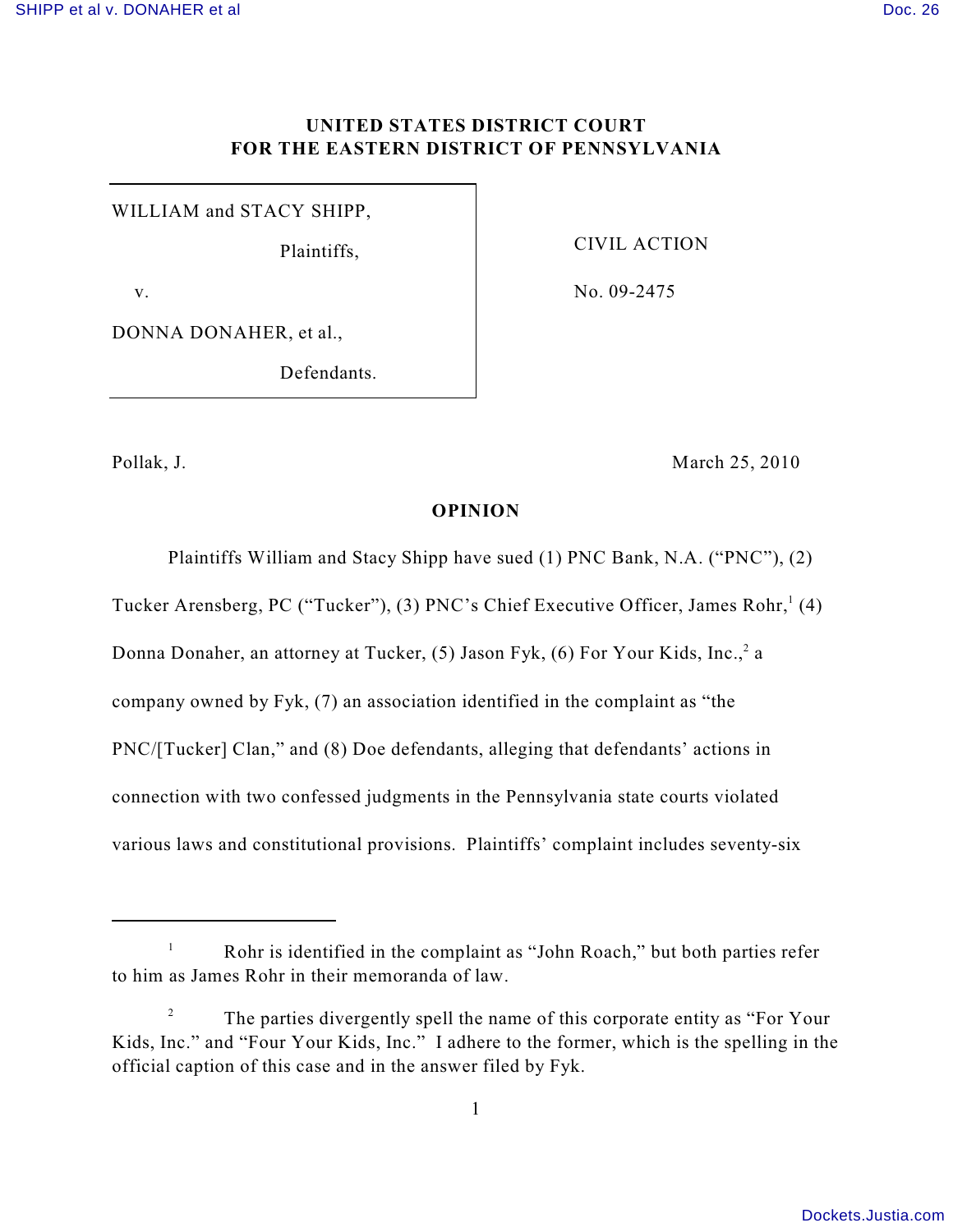counts in all,<sup>3</sup> including (1) violations of the federal constitution and 42 U.S.C.  $\&$  1983, (2) violations of various federal statutes, including (a) the Sherman Antitrust Act ("Sherman Act"), 15 U.S.C. § 1 *et seq.*, (b) the Bank Holding Company Act ("BHCA"), 12 U.S.C. § 1841 *et seq*., (c) the Fair Debt Collection Practices Act ("FDCPA"), 15 U.S.C. § 1692 *et seq.*, (d) the Racketeer Influenced and Corrupt Organizations Act ("RICO"), 18 U.S.C. § 1961 *et seq.*, and (e) numerous criminal provisions of Title 18 of the U.S. Code, (3) state constitutional violations, and (4) state tort claims. Defendants PNC and Rohr and, in a separate motion, Donaher and Tucker, now move to dismiss the complaint for failure to state a claim upon which relief may be granted pursuant to Rule  $12(b)(6)$  of the Federal Rules of Civil Procedure.<sup>4</sup>

**I.**

 $\frac{3}{10}$  The complaint, which runs to 143 pages, is of a kind that should be firmly discouraged. Among other things, the complaint (1) is filled with needless repetition and irrelevancies, (2) alleges violations of multiple nonexistent statutes, (3) pleads the existence of diversity jurisdiction even though it lists both plaintiffs and numerous defendants as Pennsylvania residents, and (4) is larded with footnotes to legal authorities better found in a memorandum of law. While none of these infirmities bears on the merits of the arguments made in defendants' motions to dismiss, both this court and all parties to this litigation would have been better served by a shorter, plainer statement of plaintiffs' claims. *See* Fed. R. Civ. P. 8(a).

Fyk has filed a *pro se* answer, which he seeks to submit on behalf of both <sup>4</sup> himself and For Your Kids. *See* Docket No. 11. Normally, this court would strike the answer insofar as it purports to be submitted by a *pro se* litigant on behalf of a corporation. *See, e.g.*, *Penn Graphics Equip. Co. v. Globaltec Innovations, Corp.*, No. 06-cv-3247, 2006 WL 3144398, at \*1 (E.D. Pa. Oct. 30, 2006) (striking all filings made on behalf of a corporation by a non-lawyer). Because of the view I take of this case, however, the propriety of Fyk's answer is moot.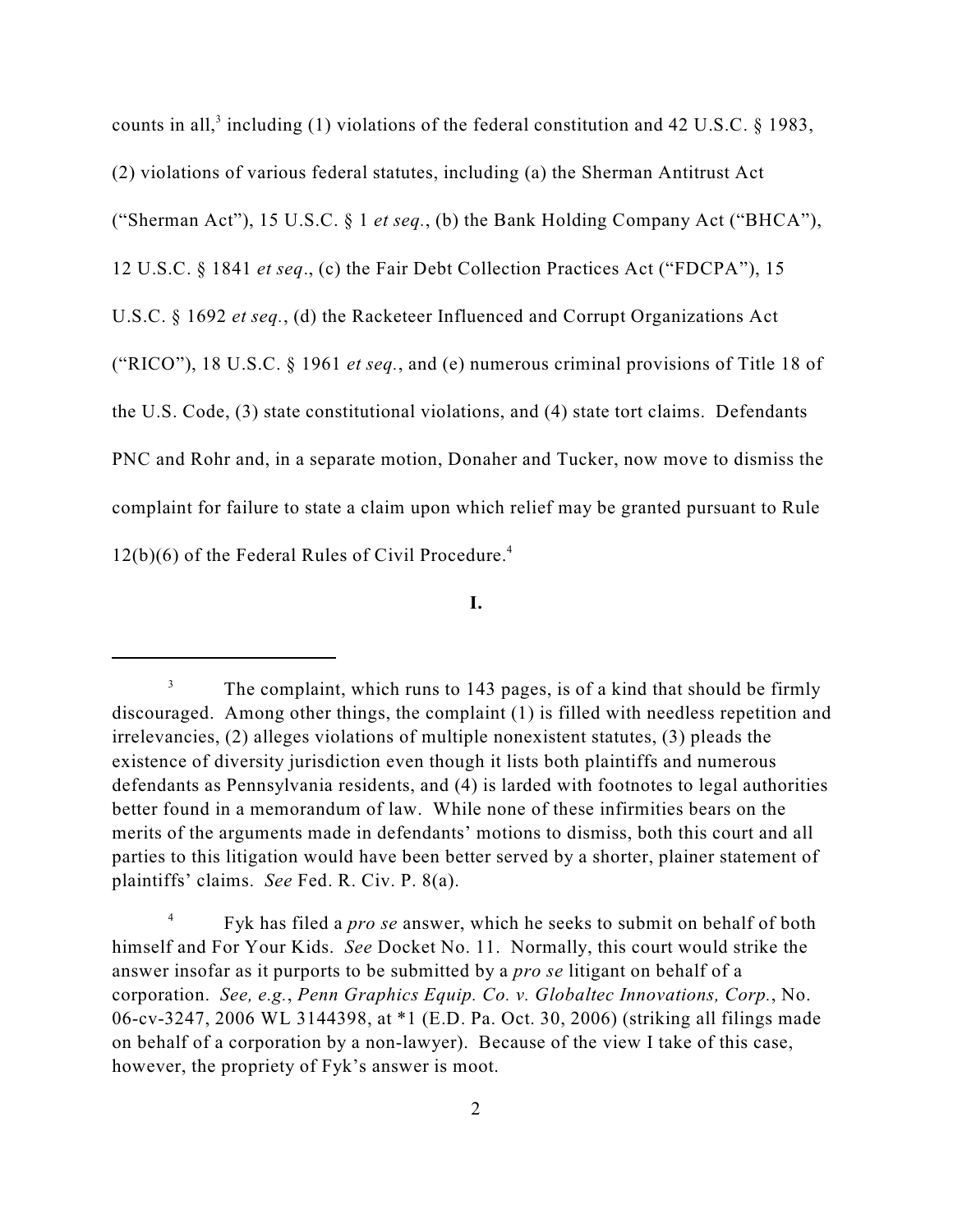Although the complaint in this case is lengthy and convoluted, the history of plaintiffs' dispute with the moving defendants<sup>5</sup> may be concisely stated. Plaintiff William Shipp and defendant Jason Fyk purchased a property on Coates Street in Coatesville, Pennsylvania in December 2003. Compl. ¶ 72. They took out a mortgage on that property from the National Bank of Malvern, at which Shipp is an employee. *See id.* ¶ 75. The title to the property and the mortgage were both listed "in Shipp's and Fyk's individual names." *Id.* ¶ 76. Fyk subsequently purchased another property in Coatesville, this one on Jane Street. *Id.* ¶ 84.

In April 2005, Fyk incorporated defendant For Your Kids, *id.* ¶ 88, and later that month, For Your Kids received Small Business Administration ("SBA") loans from defendant PNC, *id.* ¶ 89. Fyk "executed [a] personal surety agreement[] in favor of PNC on" those loans. *Id.* ¶ 90. The relationship between Fyk and Shipp subsequently soured, *see id.* ¶¶ 117-33, and, at some point, Fyk "defaulted against another creditor," *id.* ¶ 105, leading PNC to seek confessed judgments, apparently against the Coates Street and Jane Street properties, *see id.* ¶¶ 26, 213, 217. Donaher, on behalf of Tucker, represented PNC in those proceedings. *See id.* ¶ 26.

Shipp, who also brought a state-court contract action against Fyk, *see id.* ¶ 19, sought to intervene in the confessed judgment proceedings, *see id.* ¶ 20. PNC "moved to dismiss Shipp's intervention petition," and that motion was granted. *Id.* ¶ 21. Shipp

5

For convenience, I will use "defendants" to refer to the moving defendants.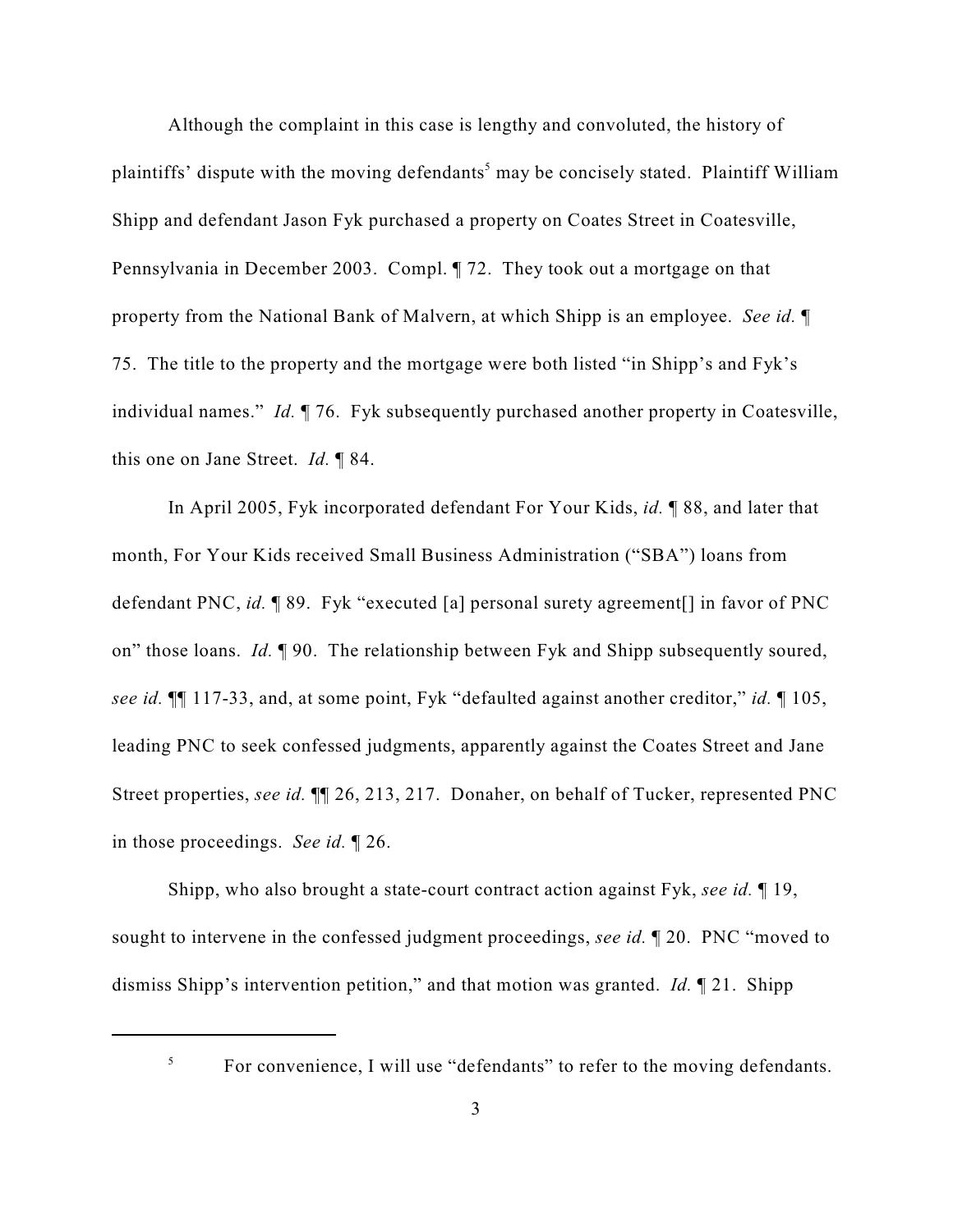appealed, but "the Superior Court quashed [the] appeal," *id.* ¶ 22, and the Pennsylvania Supreme Court "denied Shipp's allocatur petition as moot," *id.* ¶ 23, after PNC issued what plaintiffs call "partial and conditional release documents" on both properties, *id.* ¶¶ 213, 217. The Shipps then filed the complaint in this action on June 1, 2009. The complaint alleges that defendants' actions in seeking the confessed judgment, as well as their actions more generally with regard to Pennsylvania's confessed judgment procedures and SBA loans, deprived William Shipp of numerous constitutional and statutory rights.<sup>6</sup>

# **II.**

In order to survive a motion to dismiss for failure to state a claim, a complaint need only include "'a short and plain statement of the claim showing that the pleader is entitled to relief,' in order to 'give the defendant fair notice of what the . . . claim is and the grounds upon which it rests.'" *Bell Atl. Corp. v. Twombly*, 550 U.S. 544, 555 (2007) (quoting *Conley v. Gibson*, 355 U.S. 41, 47 (1957)). While a complaint "requires more than labels and conclusions" or "a formulaic recitation of the elements of a cause of action," "detailed factual allegations" are unnecessary. *Twombly*, 540 U.S. at 555. Rather, plaintiffs must simply include enough facts to "state a claim to relief that is plausible on its face." *Id.* at 570.

 $\epsilon$  Plaintiff Stacy Shipp is mentioned primarily with reference to both of the loss of consortium claims in the complaint. *See* Compl. ¶¶ 695, 697.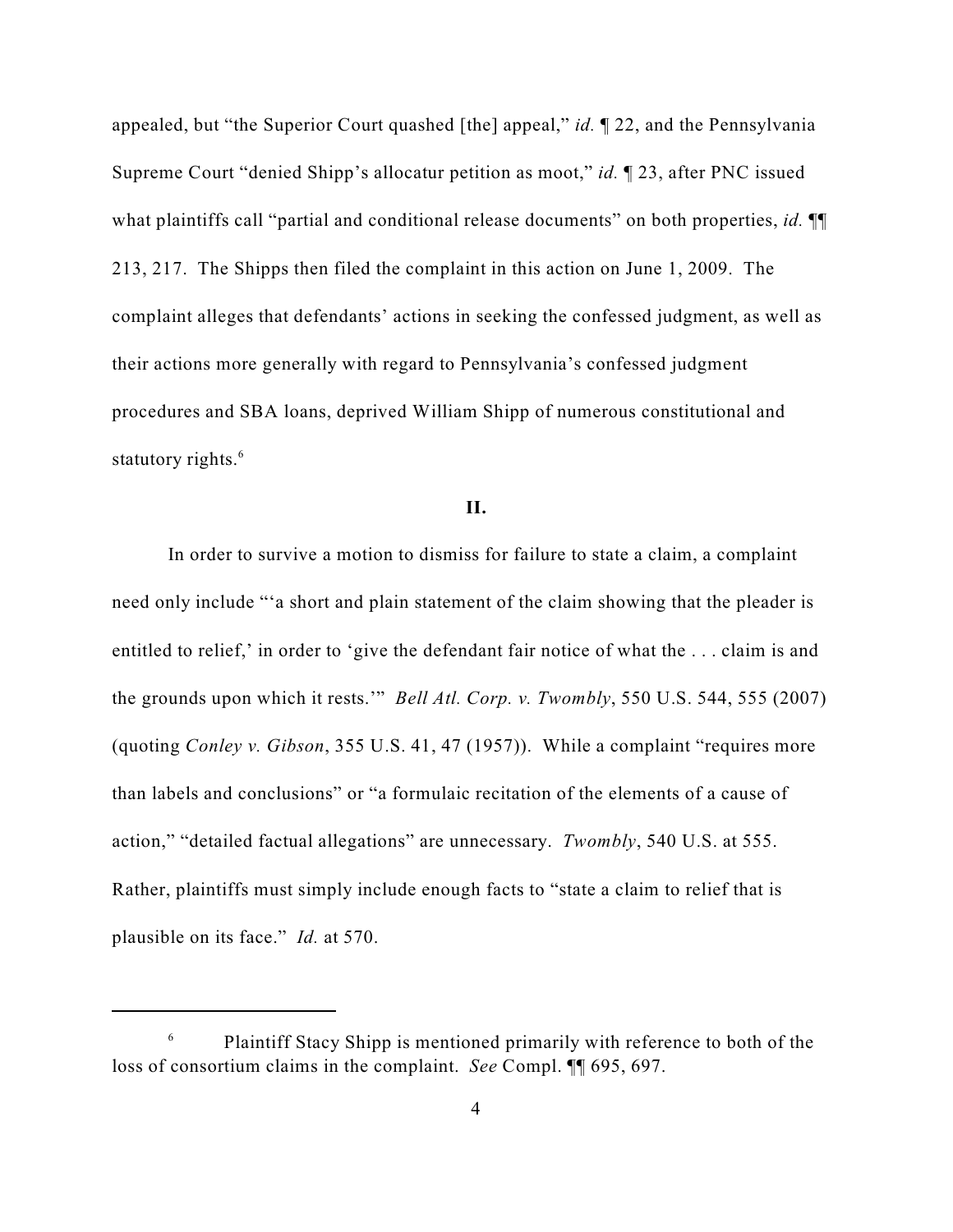In reviewing a  $12(b)(6)$  motion, "the facts alleged [in the complaint] must be taken as true and a complaint may not be dismissed merely because it appears unlikely that the plaintiff can prove those facts or will ultimately prevail on the merits." *Phillips v. County of Allegheny*, 515 F.3d 224, 231 (3d Cir. 2008). "[R]easonable inferences" are also drawn in favor of the plaintiff, *id.*, but this court need not "'accept as true a legal conclusion couched as a factual allegation,'" *Twombly*, 550 U.S. at 555.

# **III.**

As a threshold matter, Tucker and Donaher argue that the *Rooker-Feldman* doctrine deprives this court of jurisdiction to hear plaintiffs' claims. *See* Tucker Mem. at 37-38. The *Rooker-Feldman* doctrine, under which federal district courts and courts of appeals "lack subject matter jurisdiction to review, directly or indirectly, state court adjudications," *In re Diet Drugs*, 282 F.3d 220, 240 (3d Cir. 2002), "'precludes a federal action if the relief requested in the federal action would effectively reverse the state decision or void its ruling,'" *Whiteford v. Reed*, 155 F.3d 671, 674 (3d Cir. 1998) (quoting *FOCUS v. Allegheny Court of Common Pleas*, 75 F.3d 834, 840 (3d Cir. 1996)). It thus "applies to cases 'brought by state court losers complaining of injuries caused by state-court judgments rendered before the district court proceedings commenced and inviting district court review and rejection of those judgments.'" *Stoss v. Singer Fin. Corp.*, No. 08-cv-5968, 2010 WL 678115, at \*3 (E.D. Pa. Feb. 24, 2010) (quoting *Exxon Mobil Corp. v. Saudi Basic Indus. Corp.*, 544 U.S. 280, 284 (2005)).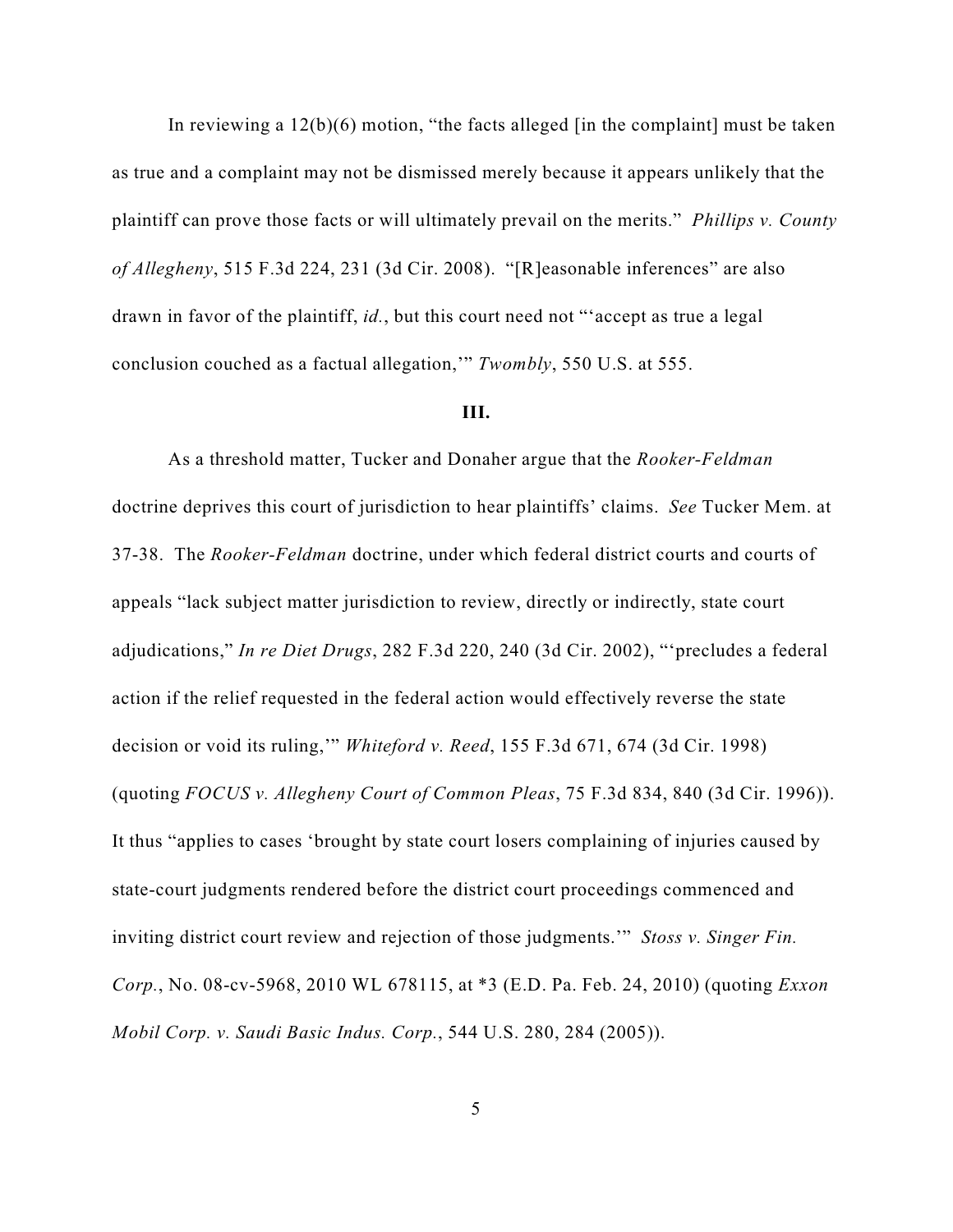In particular, the *Rooker-Feldman* doctrine bars review by this court of "'claims that have been previously adjudicated in state court or that are inextricably intertwined with a state adjudication.'" *Whiteford*, 155 F.3d at 674 (quoting *Gulla v. N. Strabane Twp.*, 146 F.3d 168, 170 (3d Cir. 1998)). "The actually litigated prong is principally useful where the claims before the state and federal courts are in all respects identical." *ITT Corp. v. Intelnet. Int'l*, 366 F.3d 205, 211 (3d Cir. 2004). "State and federal claims are inextricably intertwined," meanwhile, "'(1) when in order to grant the federal plaintiff the relief sought, the federal court must determine that the state court judgment was erroneously entered [or] (2) when the federal court must . . . take action that would render [the state court's] judgment ineffectual.'" *ITT Corp.*, 366 F.3d at 211 (quoting *Desi's Pizza, Inc. v. City of Wilkes-Barre*, 321 F.3d 411, 421 (3d Cir. 2003)) (internal quotation marks omitted).

The doctrine is thus "narrow [in] scope," *Turner v. Crawford Square Apartments III, L.P.*, 449 F.3d 542, 547 (3d Cir. 2006): "[W]here a state action does not reach the merits of a plaintiff's claims, . . . *Rooker-Feldman* does not deprive the federal court of jurisdiction." *Whiteford*, 155 F.3d at 674; *accord, e.g.*, *ITT Corp.*, 366 F.3d at 211. More specifically, when a denial of intervention is not effectively a decision on the merits, the denial of intervention does not trigger the application of *Rooker-Feldman*. *See FOCUS*, 75 F.3d at 841.

Tucker and Donaher contend that plaintiffs' claims reduce to the proposition that

6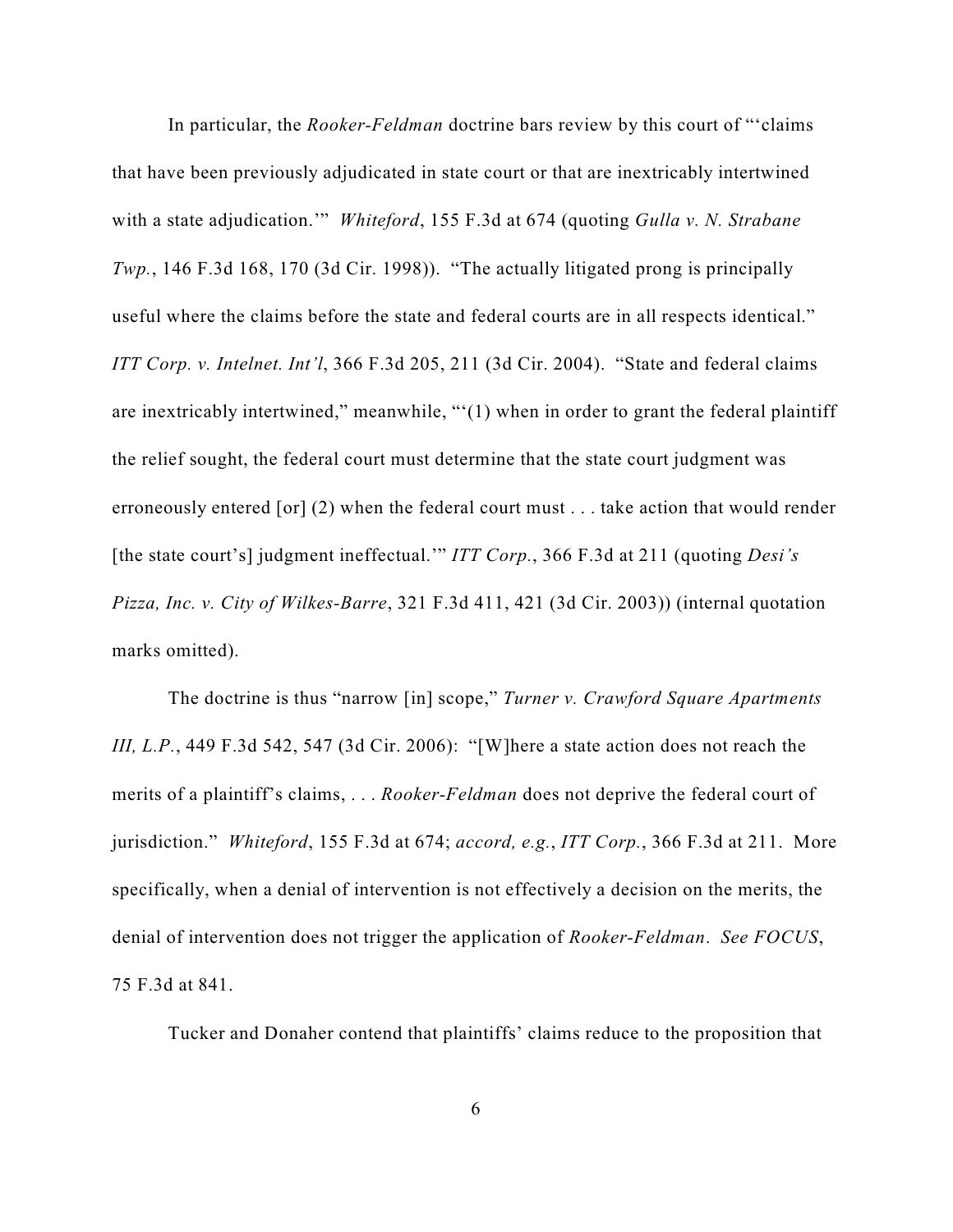"the trial court, the Superior Court and the Pennsylvania Supreme Court improperly denied [plaintiffs'] right to intervene in the" confessed judgment proceedings "based upon the alleged acts of the defendants." Tucker Mem. at 38. This argument, however, slightly misunderstands what I take to be the nub of plaintiffs' grievances. Although plaintiffs clearly disagree with the state courts' ruling, the complaint's primary focus is on the alleged actions of the various defendants in instantiating and carrying out the confessed judgment action – which is to say that the complaint attempts to put before this court the merits of issues that the state courts declined to consider. This fact alone is a sufficient basis to conclude that the state courts did not "previously adjudicate" plaintiffs' claims.

The question of whether plaintiffs' claims are inextricably intertwined with the state courts' ruling is slightly more complex. The state courts' opinions denying intervention – which have been provided by plaintiffs as exhibits to the complaint<sup>7</sup> – go beyond merely "asserting that [the state courts] lacked jurisdiction" to entertain the intervention. *FOCUS*, 75 F.3d at 841. Rather, the Court of Common Pleas' October 1, 2007 order addresses two additional issues  $- (1)$  whether or not a partnership of Shipp and Fyk owned the properties at issue, and (2) whether "PNC . . . made false averments to

Plaintiffs failed to attach the exhibits to the originally-filed version of the complaint. Plaintiffs did, however, petition to supplement the complaint with exhibits a week thereafter, and no defendant has objected to that request. The petition will therefore be granted as uncontested pursuant to Local Rule 7.1(c).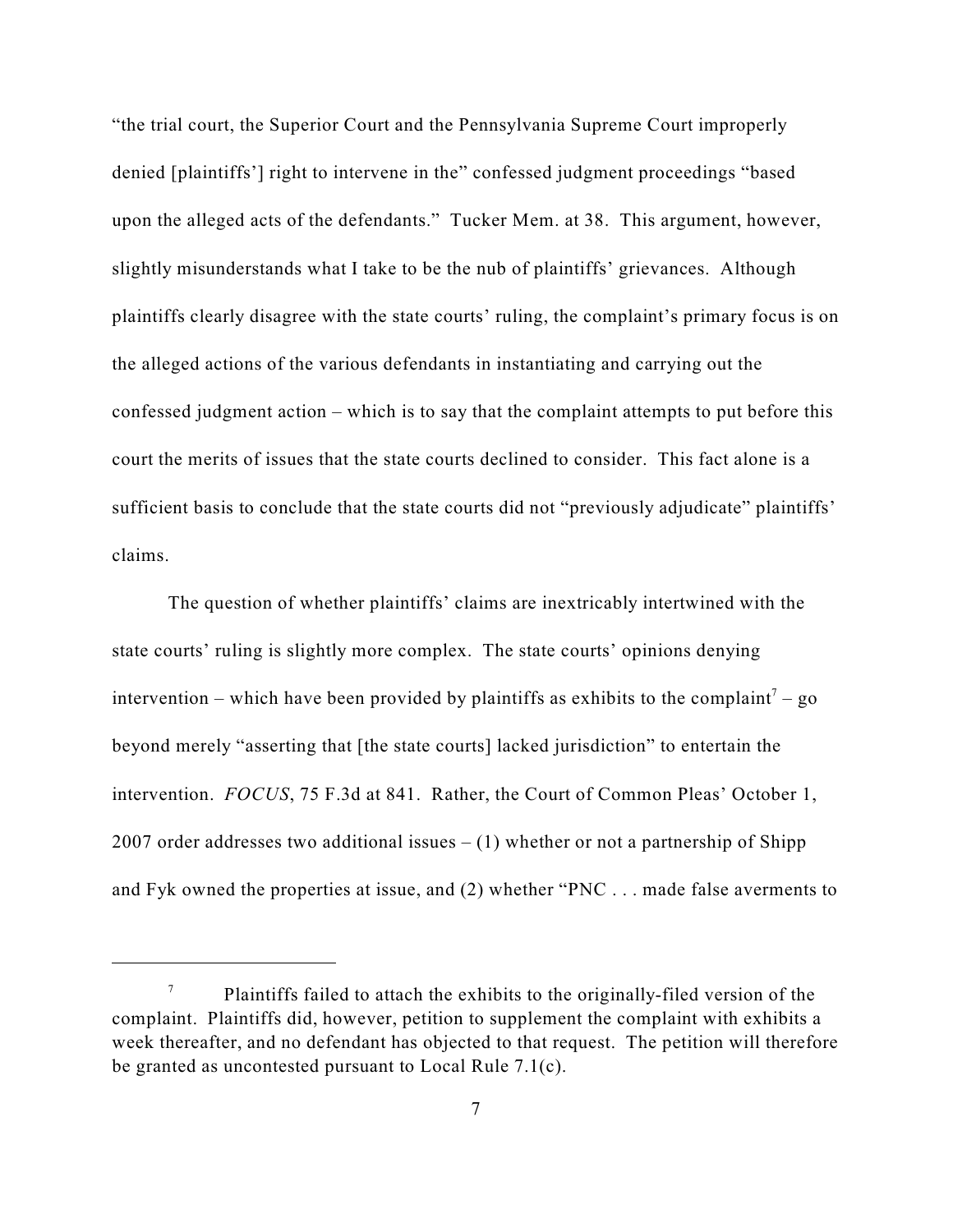the Court and otherwise committed 'obstructionist malfeasance.'" Compl. Ex. 4, at 2-3. The Superior Court memorandum affirming the denial of intervention, while focused on jurisdictional issues, expresses the view that PNC did not have actual notice that the properties were owned by a partnership at the time it instituted the confessed judgment actions. *See id.* Ex. 8, at 9. This aspect of the Superior Court's decision was based on the conclusions that (1) "[t]he deed to the property does not indicate the property is owned by a partnership," *id.* at 8, and (2) "[u]nder the circumstances of the present case . . . the court would be limited to the four corners of the deed in determining whether the property was really partnership property," to the exclusion of parol evidence, *id.* at 9 (internal quotation marks omitted).

The claims in the complaint are, however, largely independent of the Pennsylvania courts' decisions that (1) a partnership did not own the properties, titled as they were in the individual names of Shipp and Fyk, (2) PNC's conduct in the Court of Common Pleas was unimpeachable, and (3) Shipp was not entitled to intervene. Count 1 of the complaint provides a convenient illustration. That count, pled as a violation of the Privileges and Immunities Clause of the Fourteenth Amendment, alleges variously that (1) "[d]efendants seized [one of the properties] . . . without bringing charges against Shipp or the [alleged] Partnership," (2) "[d]efendants . . . forc[ed plaintiffs] to continue in a hostile and dangerous business relationship with Fyk", in part by "fr[eezing Shipp] out of the courts," (3) "[d]efendants knowingly took and retained Shipp's property by *ex*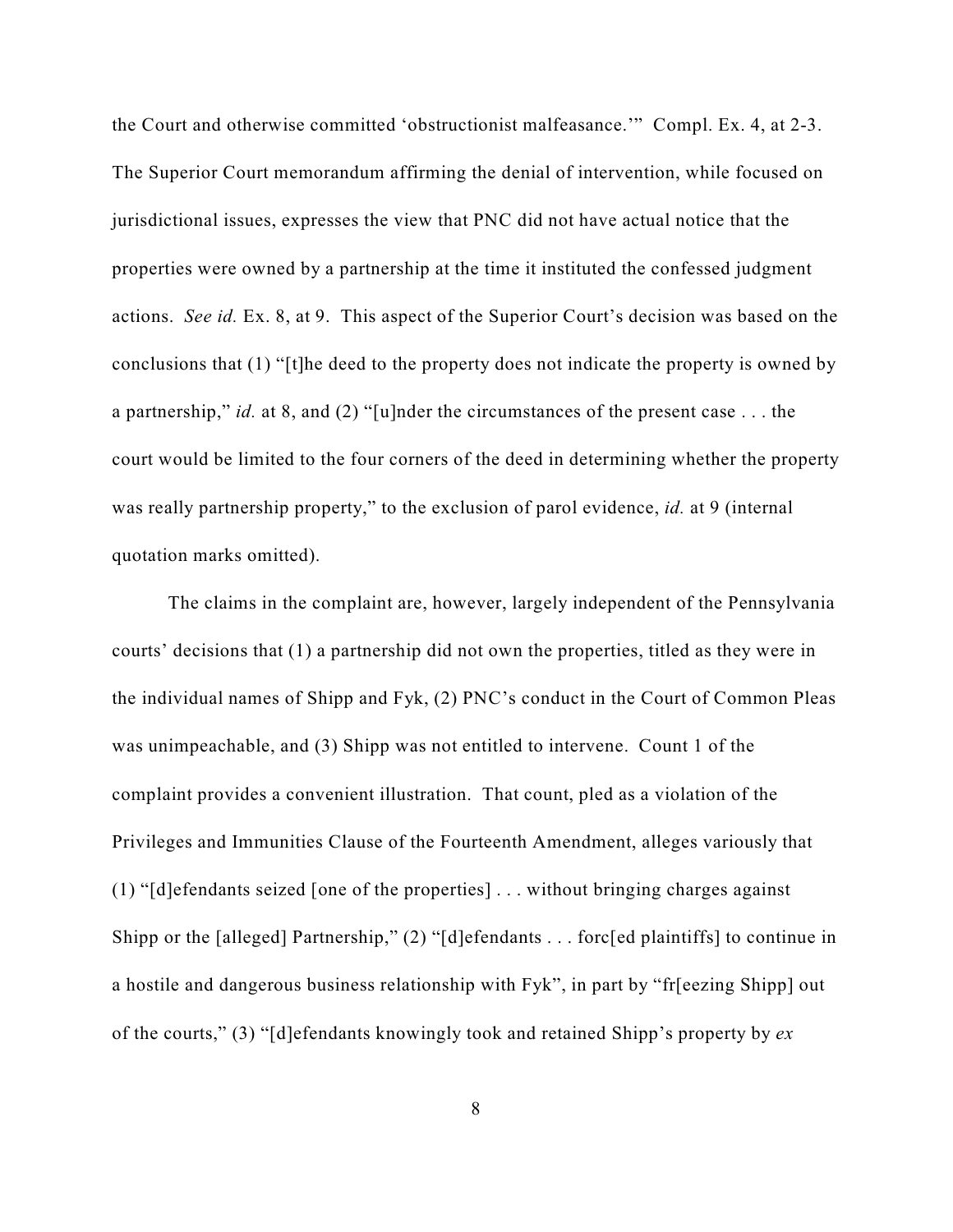*parte* action," and (4) "[t]here can be no greater abridgement of rights and immunities than being told that your legal interests were subordinated to the one who illegally subordinated your interest in *ex parte* proceedings." Compl. ¶¶ 339-41, 344. Whatever the merits of this claim, it is not one that was ever decided by the state courts, and ruling on its merits would not entail a decision that the state courts were incorrect to deny intervention or that the expressed grounds for the denial were incorrect.<sup>8</sup> Moreover, insofar as plaintiffs' allegations *do* "den[y] a legal conclusion that a state court has reached," the result is simply that "there is jurisdiction and state law determines whether the defendant prevails under principles of preclusion." *Exxon Mobil*, 544 U.S. at 293.

Accordingly, I conclude that the *Rooker-Feldman* doctrine does not deprive this court of jurisdiction over plaintiffs' claims, and I turn to the question of whether the complaint states one or more claims on which relief may be granted.

### **IV.**

Counts 1-12 of the complaint allege federal constitutional violations, and Count 22 alleges an additional claim pursuant to 42 U.S.C. § 1983. All of plaintiffs' federal constitutional claims must, of course, be brought under § 1983, *e.g.*, *Arpin v. Santa Clara Valley Transp. Agency*, 261 F.3d 912, 925 (9th Cir. 2001), which "provides redress for certain violations of rights arising under the federal constitution or laws of the United

<sup>&</sup>lt;sup>8</sup> Given that the complaint alleges that PNC subsequently released the properties, there is no way that this court could, at present, render the state courts' judgment on intervention "ineffectual."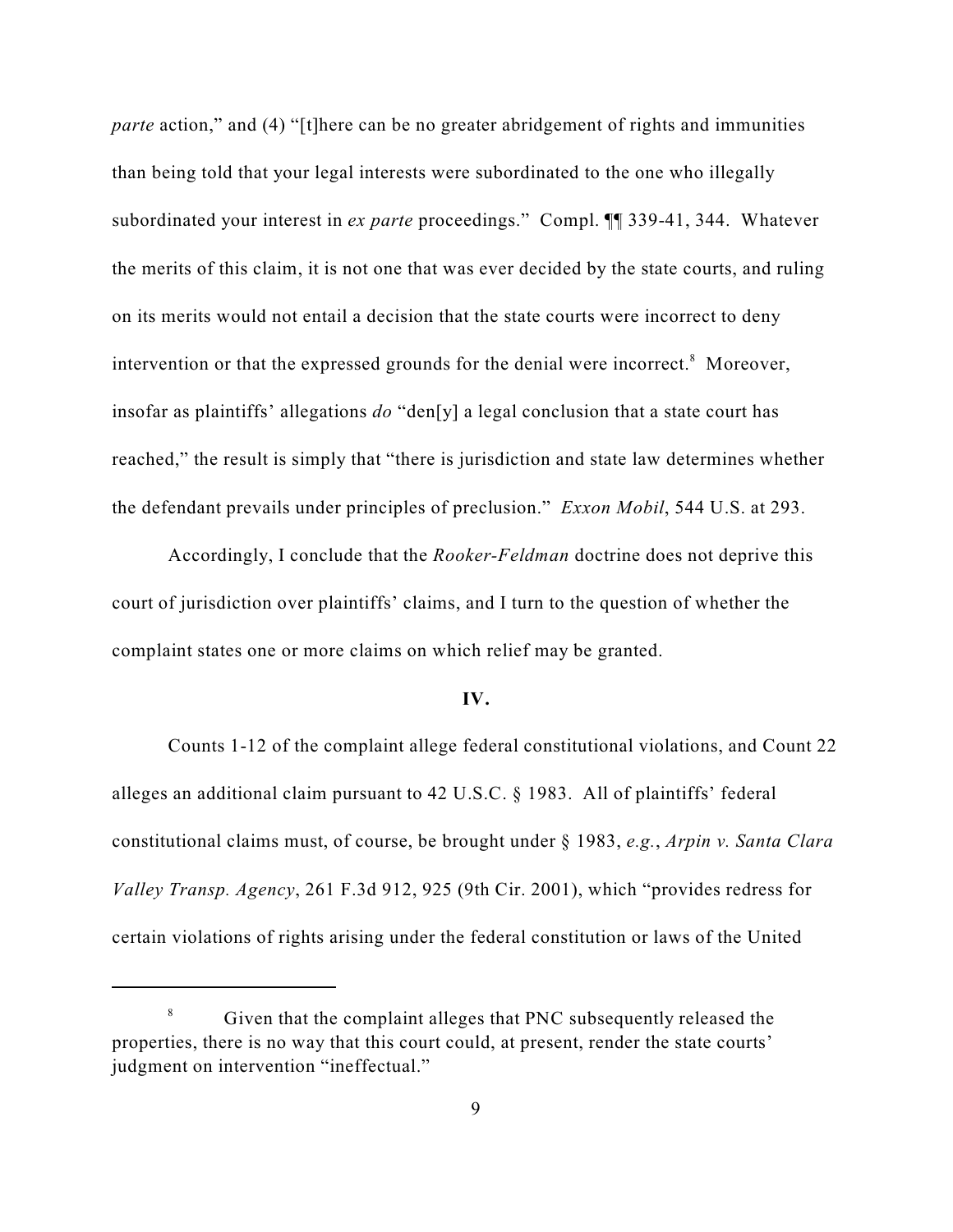States which are caused by persons acting under color of state law," *Mosley v. Yaletsko*, 275 F. Supp. 2d 608, 612 (E.D. Pa. 2003). Thus, "[t]o establish a valid claim under § 1983, a claimant must show: (1) that the conduct complained of was committed by a person acting under color of state law; and (2) that the conduct deprived a person of rights, privileges, or immunities secured by the Constitution or laws of the United States." *Robb v. City of Phila.*, 733 F.2d 286, 290-91 (3d Cir. 1984).

Here, the defendants are private parties. Thus, plaintiffs must satisfy "a two-part inquiry" in order to maintain claims against the defendants under § 1983. *Jordan v. Fox, Rothschild, O'Brien & Frankel*, 20 F.3d 1250, 1265 (3d Cir. 1994). "'First, the deprivation must be caused by the exercise of some right or privilege created by the State or by a rule of conduct imposed by the State or by a person for whom the State is responsible.'" *Id.* (quoting *Lugar v. Edmondson Oil Co.*, 457 U.S. 922, 937 (1982)). "'Second, the party charged with the deprivation must be a person who may fairly be said to be a state actor.'" *Id.* (quoting *Lugar*, 457 U.S. at 937). A state actor is one who is "'a state official,'" or who "'has acted together with or has obtained significant aid from state officials,'" or whose "'conduct is otherwise chargeable to the State.'" *Id.* (quoting *Lugar*, 457 U.S. at 937).

Defendants do not argue that the first prong of this test is not met, and it is. Plaintiffs' claims are largely based upon a confessed judgment action in the state courts, and "[t]he power to confess judgment depends on a state statute and the procedure for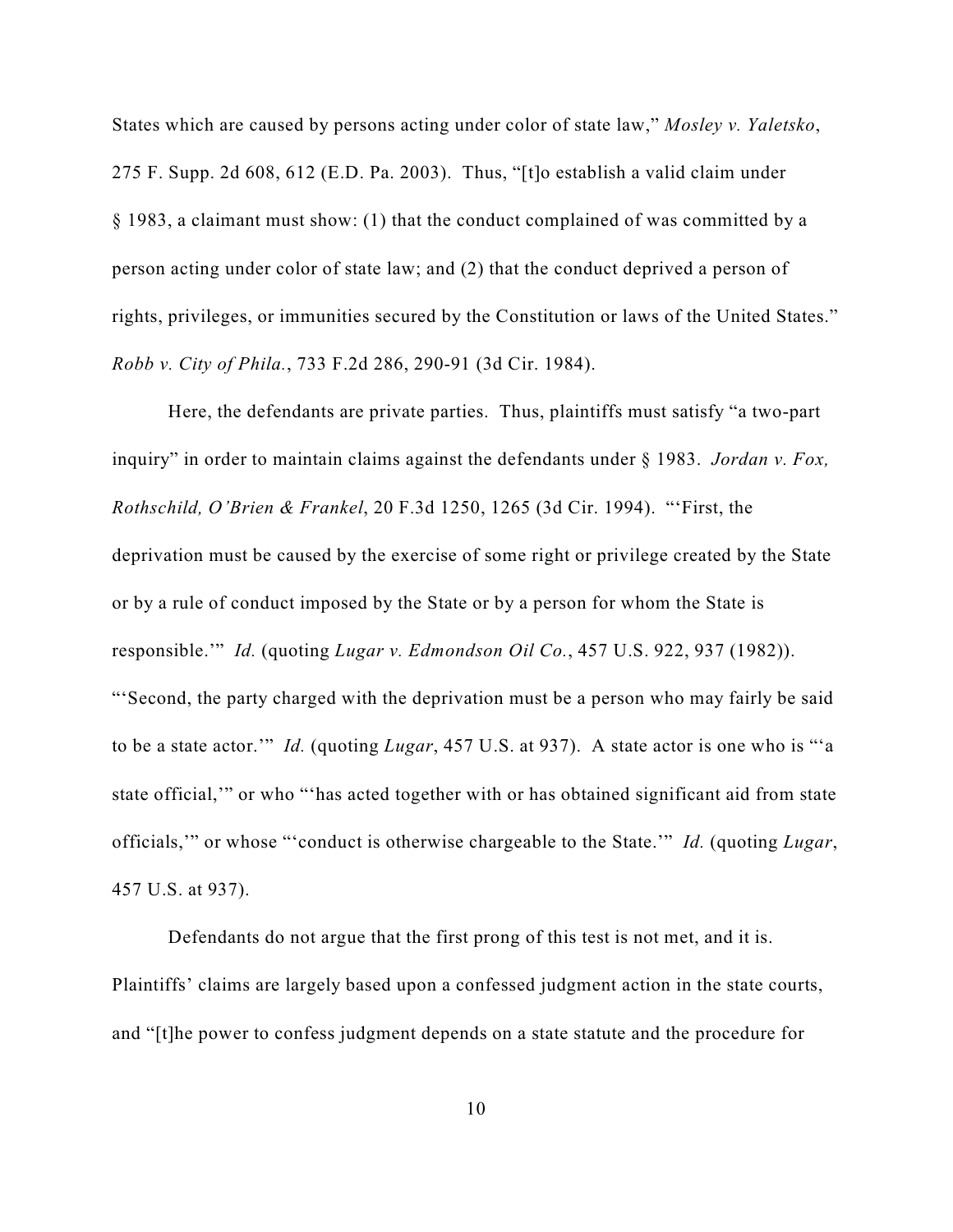doing so depends on state procedural rules of general application." *Jordan*, 20 F.3d at 1265. A "right or privilege created by the State" is thus at issue.

The pertinent question is therefore whether or not defendants may fairly be said to be state actors. They are not state officials, so defendants are state actors only if the "state [has] significantly contribute[d] to the [alleged] constitutional deprivation," by, for instance, "authorizing its own officers to invoke the force of law in aid of the private persons' request." *Id.* at 1266. Both plaintiff and defendants rely on the Third Circuit's decision in *Jordan* for support on this score. In *Jordan*, the Court of Appeals held that "a state procedure permitting private parties to file a complaint and confess judgment essentially involves acquiescence by the state, not compulsion," and that "[i]n such circumstances, private conduct is not attributable to the state." *Id.* (internal quotation marks omitted). Nor does a "confession of judgment itself . . . so intimately involve [landlords] and their Attorneys in state action that they could be treated as acting under color of law." *Id.* The Third Circuit's holding was grounded in the fact that while "entry" of the [confessed] judgment" has "consequences," "[i]t involves no immediate seizure or deprivation of property under force of law." *Id.* at 1266 n.17.

By contrast, the Court of Appeals held that "a judgment creditor who uses Pennsylvania's procedure for executing on a confessed judgment acts under color of law and becomes a state actor." *Id.* The relevant distinction between the institution of a confessed judgment action and the issuance of writs of execution is, the Third Circuit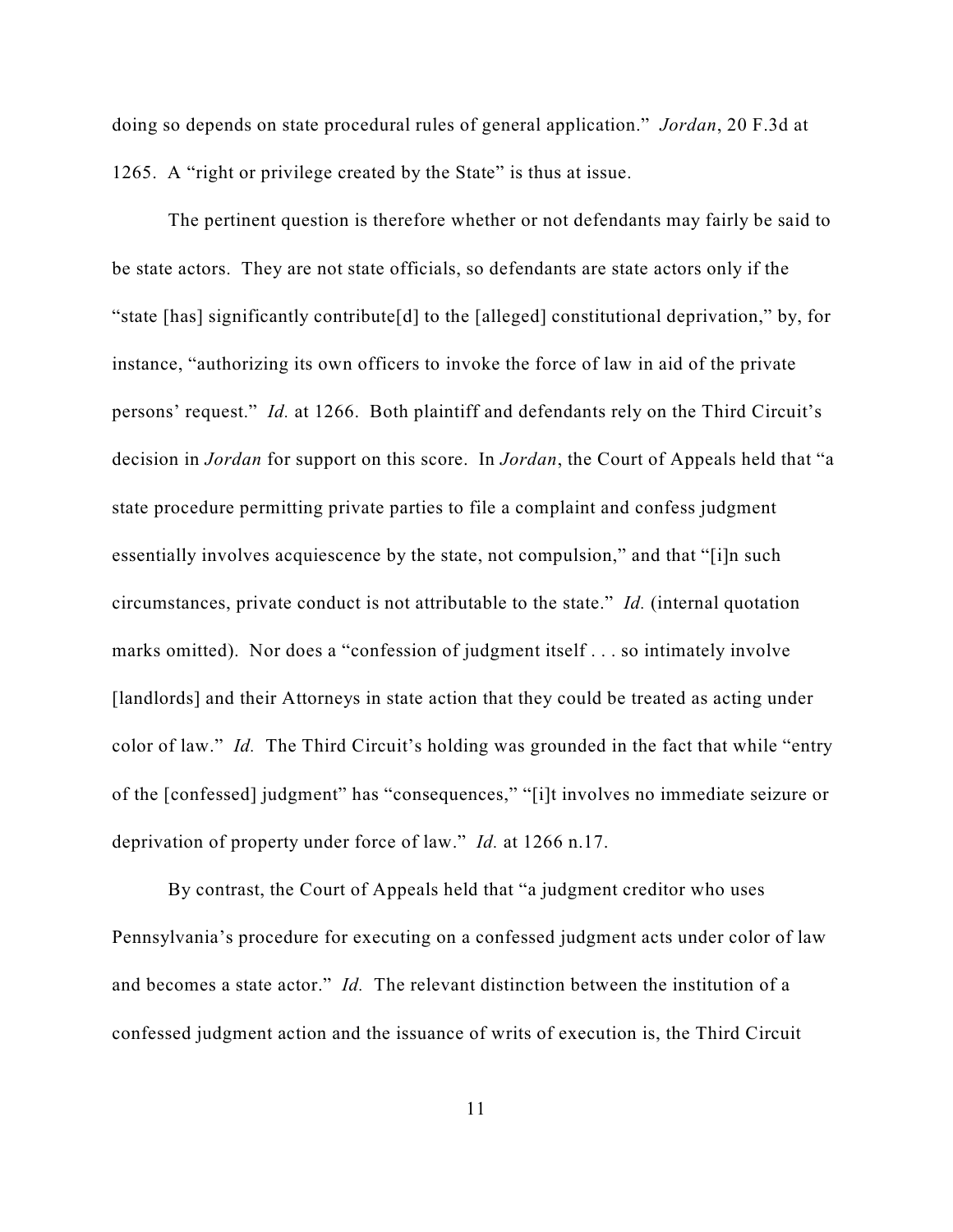held, that "writs of execution and attachment involve actions by state officials that plainly involve or threaten the use of legal force." *Id.* at 1267. Thus, under *Jordan*, otherwiseprivate parties who merely seek and receive confessed judgments are not state actors, while those who execute on confessed judgments are state actors.

Under the facts alleged in plaintiffs' complaint, PNC, via its attorneys at Tucker, filed a confessed judgment action against two properties – presumably the Coates and Jane Street properties, at least one of which was titled in the names of Shipp and Fyk. Compl. ¶¶ 18, 76. An "execution notice[]" was then sent to Fyk as to each property. *Id*. ¶ 31; *see also id.* ¶ 28. The complaint does not, however, allege that PNC ever sought to execute on the confessed judgment; rather, it reveals that PNC "issued . . . purported releases of [the properties]" in 2008. *Id.* ¶ 58.

Under *Jordan*, defendants' action of filing for confessed judgments is an insufficient basis for the conclusion that defendants acted as state actors. $\degree$  The complaint, meanwhile, fails to allege that defendants took the step – execution of a confessed

<sup>&</sup>lt;sup>9</sup> *Jordan* differs factually from this case in certain ways – it (1) concerned personal and not real property, *see* 20 F.3d at 1258, (2) occurred before certain changes were made to Pennsylvania's confessed judgment procedures, *see* Compl. ¶¶ 274-96, and (3) did not concern a third party to the confessed judgment action. But the rules for confessed judgments of real property concern the same two steps described in *Jordan*, the rules changes described in the complaint are not relevant to the core procedures held by *Jordan* to be pertinent to defendants' status as private or state actors, and while plaintiffs' interest in the proceedings may differ from the interests of a judgment debtor, that distinction is irrelevant to the degree of state involvement in the alleged constitutional deprivations.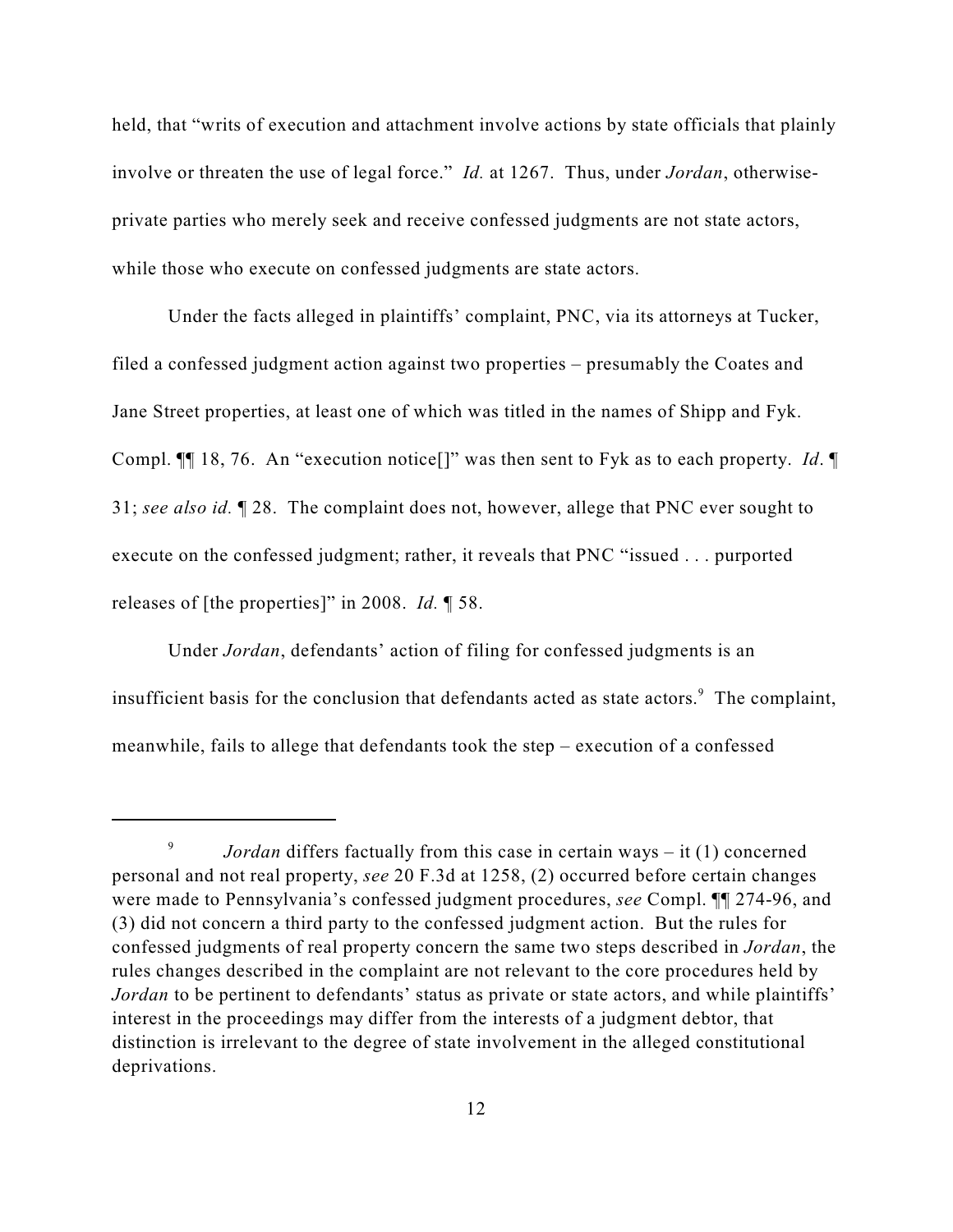judgment – that *Jordan* held was sufficient to transform judgment creditors into state actors. Thus, if defendants were state actors, it was because "execution notices" were sent to Fyk.

The sending of such notices was not considered in *Jordan*, and this issue is left somewhat murky by the complaint, which – despite purporting to include the relevant notices as attachments, *see* Compl. ¶ 31 – neither attaches nor describes the notices. Plaintiffs do, however, include numerous allegations concerning Pennsylvania's confessed judgment procedure, *see, e.g.*, *id.* ¶¶ 274-96. This court will therefore take judicial notice of the relevant state Rules of Civil Procedure. *See, e.g.*, *Pennsylvania v. Lockheed Martin Corp.*, No. 09-cv-0821, \_\_ F. Supp. 2d \_\_, 2010 WL 456810, at \*1 n.2 (M.D. Pa. Feb. 1, 2010) (noting that "the court may take judicial notice of public records"). <sup>10</sup> Pursuant to those rules, notice of the confessed judgment action may be served either prior to or contemporaneously with a writ of possession – which writ is the instrument by which a confessed judgment is executed. *See* Pa. R. Civ. P. 2973.1-.3. Because the complaint alleges that notice was served but *not* that a writ of possession was served, plaintiffs' allegations only support the inference that PNC served Fyk with a prewrit notice pursuant to Pennsylvania Rule of Civil Procedure 2973.2 – or some other kind

 $10$  This court may take judicial notice of appropriate items without converting defendants' motions into motions for summary judgment. *See, e.g.*, *Lord v. Erie County*, No. 08-cv-213, 2010 WL 56095, at \*6 n.10 (W.D. Pa. Jan. 5, 2010) (quoting *Pryor v. NCAA*, 288 F.3d 548, 560 (3d Cir. 2002)).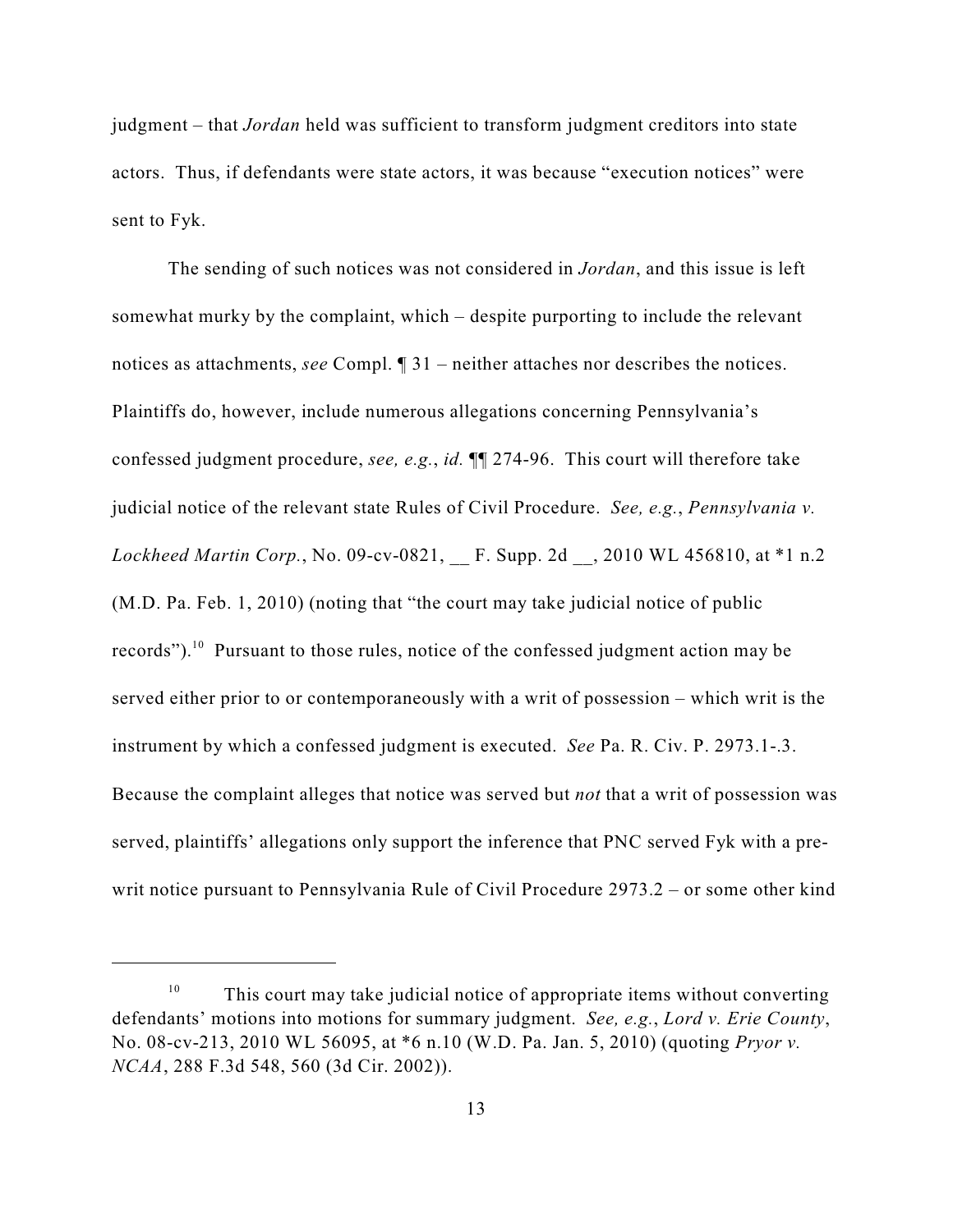of notice unaccompanied by an actual execution.

Like the entry of a confessed judgment itself, the sending of pre-execution notice does not "involve[] [the] immediate seizure or deprivation of property under force of law." *Jordan*, 20 F.3d at 1266 n.17. Such notice essentially gives the confessed judgment defendant time in which to "petition for relief from a confessed judgment," Note to Pa. R. Civ. P. 2973.2(a), and therefore is not a means of state compulsion; it merely is notice that such compulsion may follow. Accordingly, under *Jordan*, the mailing of notice does not so entangle the state in the enforcement of private claims to property as to transform the otherwise private actions of the confessed judgment plaintiff or its attorneys into state action. Nor can I conclude that the fact that Shipp, not Fyk, brings this suit makes any difference as to the existence *vel non* of state action: Although Shipp was denied leave to intervene in the confessed judgment action, any injuries inflicted on Shipp as co-owner of Coates Street by the confessed judgment actions were, at worst, identical to Fyk's as co-owner of the properties in question. Nothing in the confessed judgment procedure invoked by defendants, in other words, supports a finding of state action in this case.

Nor does anything else in the prodigiously prolix complaint form a sufficient basis for determining that the moving defendants were state actors. The only actions allegedly taken by the state courts, for instance, involve the denial of Shipp's motion to intervene in the confessed judgment action itself. The complaint further alleges that there were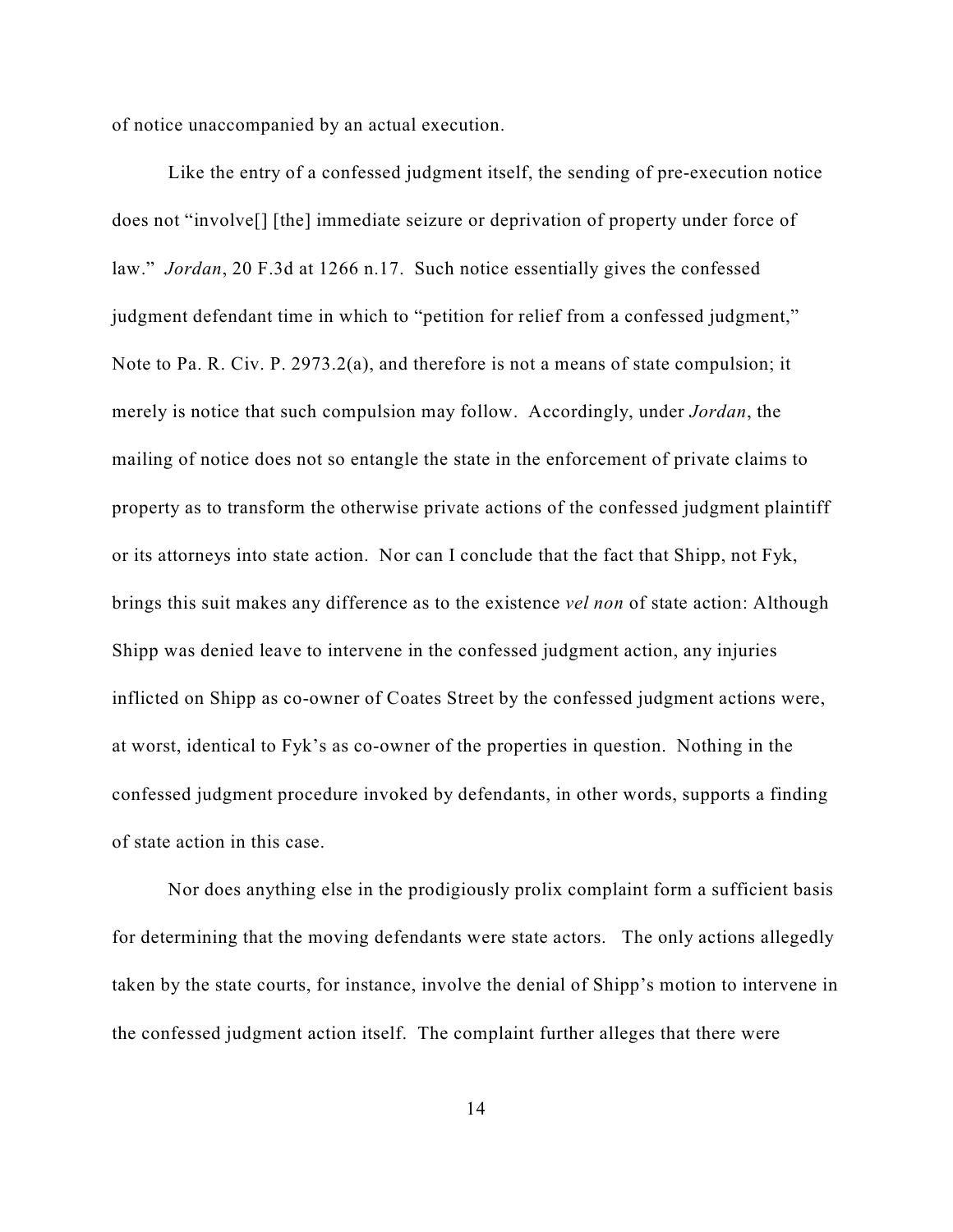"radical changes to [Pennsylvania's] confessed judgment lien law" "[i]n 1996 and 2003," Compl. ¶ 279, but there is no indication of how these changes render defendants state actors with regard to their actions concerning the properties at issue – especially given that plaintiffs believe that the moving defendants were not aided by state officials but rather "collaborated and conspired to defraud the Civil Procedures Rules Committee," *id.* ¶ 295. (The Court of Common Pleas is also referred to as "an unknowing target of deception." *Id.* ¶ 321.) Nor do plaintiffs' repeated assertions that defendants were, in fact, "state actor[s]" or "[s]tate [p]rosecutor[s]" suffice to demonstrate that those labels are correct. *E.g.*, Compl. ¶¶ 162-68, 170, 175, 178, 180, 182-83, 225, 388-90.

Accordingly, defendants' motions will be granted as to Counts 1-12 and 22 of the complaint.

### **V.**

The federal statutory causes of action in plaintiffs' complaint invoke (1) the Sherman Act, (2) the BHCA, (3) the FDCPA, (4) RICO, and (5) various criminal provisions in Title 18. I consider these claims in turn.

### **A.**

Count 13 of the complaint alleges a violation of the Sherman Act. It is unclear whether plaintiffs intend to plead a violation of  $\S$  1 or  $\S$  2 of the Act; the complaint lists § 2 as the relevant statute but speaks in terms of restraint of trade, which is governed by § 1. Whether plaintiffs intend to proceed under § 1 or § 2, however, they must show that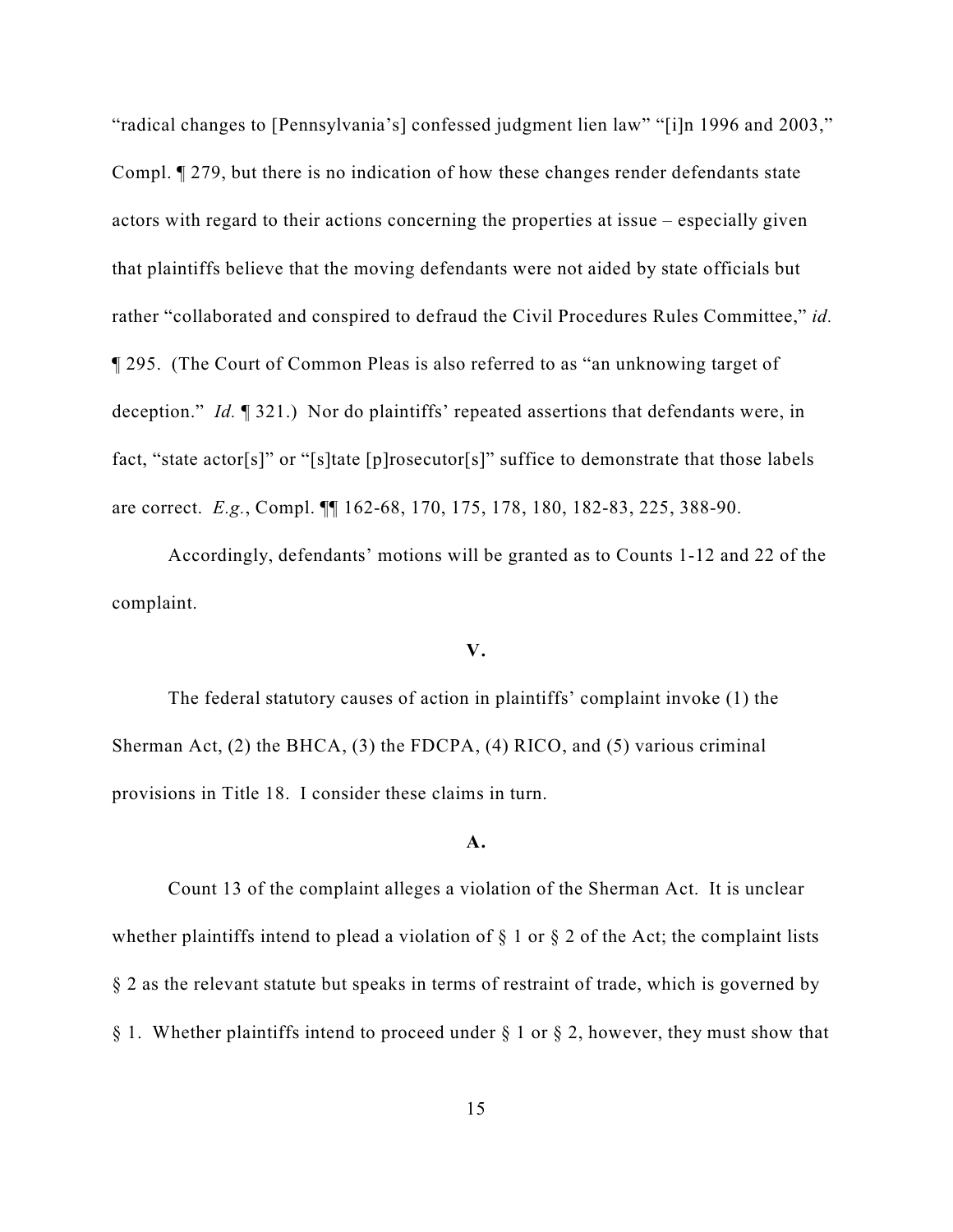they have standing to bring an antitrust claim. In the Third Circuit, five factors are used to determine whether or not a plaintiff has antitrust standing:

"(1) the causal connection between the antitrust violation and the harm to the plaintiff and the intent by the defendant to cause that harm, with neither factor alone conferring standing; (2) whether the plaintiff's alleged injury is of the type for which the antitrust laws were intended to provide redress; (3) the directness of the injury, which addresses the concerns that liberal application of standing principles might produce speculative claims; (4) the existence of more direct victims of the alleged antitrust violations; and (5) the potential for duplicative recovery or complex apportionment of damages."

*Broadcom Corp. v. Qualcomm, Inc.*, 501 F.3d 297, 320 (3d Cir. 2007) (applying these factors in the context of § 2) (quoting *Barton & Pittinos, Inc. v. SmithKline Beecham Corp.*, 118 F.3d 178, 181 (3d Cir. 1997)); *see also City of Pittsburgh v. W. Penn Power Corp.*, 147 F.3d 256, 264 (3d Cir. 1998) (applying the same factors in the context of a § 1 claim). Antitrust standing is thus "'essentially a balancing test comprised of many constant and variable factors.'" *W. Penn Power Corp.*, 147 F.3d at 265 (quoting *Merican, Inc. v. Caterpillar Tractor Co.*, 713 F.2d 958, 964-65 (3d Cir. 1983)). Nevertheless, the Third Circuit has instructed that a district court "should first address the issue of whether the plaintiff suffered an antitrust injury," and if no such injury "is . . . found, further inquiry is unnecessary." *Id.*; *see also, e.g.*, *id.* ("[A] showing of antitrust injury is a necessary but insufficient condition of antitrust standing.") (internal quotation marks omitted).

An antitrust injury is one "'of the type the antitrust laws were intended to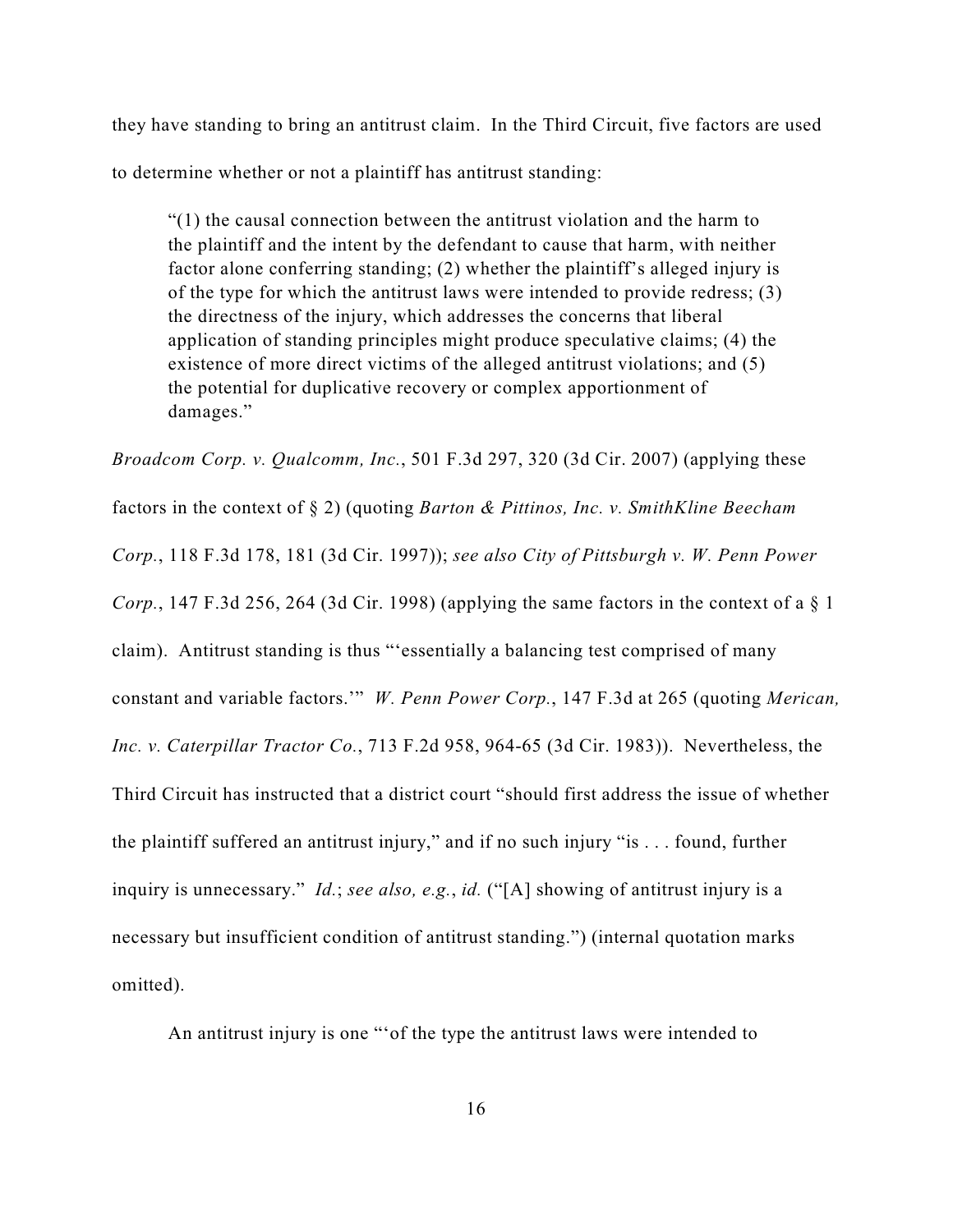prevent.'" *Mathews v. Lancaster Gen. Hosp.*, 87 F.3d 624, 641 (3d Cir. 1996) (quoting *Alberta Gas Chems. Ltd. v. E.I. du Pont de Nemours & Co.*, 826 F.2d 1235, 1240 (3d Cir. 1987)). Specifically, "'[a]n antitrust plaintiff must prove that challenged conduct affected the prices, quantity or quality of goods or services,' not just his own welfare," *id.* (quoting *Tunis Bros. Co. v. Ford Motor Co.*, 952 F.2d 715, 728 (3d Cir. 1991)), because "'antitrust law aims to protect competition, not competitors,'" *id.* (quoting *Alberta Gas Chems.*, 825 F.2d at 1241). The injury must be the "direct effect of" "the antitrust violation," which requires more than "a mere causal link," and "whether the plaintiff has experienced an antitrust injury depends in part on its source – did the injury flow from that which makes the defined acts unlawful." *W. Penn Power Corp.*, 147 F.3d at 265, 268. Thus, as a general matter – though not, perhaps, as a hard and fast rule – "only competitors and consumers will suffer antitrust injury." *Carpet Group Int'l v. Oriental Rug Importers Ass'n, Inc.*, 227 F.3d 62, 77 (3d Cir. 2000).

It is somewhat difficult to garner from the complaint what, precisely, plaintiffs claim amounts to an antitrust violation. Whatever plaintiffs' intent, however, nothing in Count 13 alleges an antitrust injury. The only claimed harms to plaintiffs are that defendants (1) "assert[ed] priority over superior prior contract rights," Compl. ¶ 431 – presumably rights allegedly held by plaintiffs – and (2) "maligned [William] Shipp's title, reputation, and control of his property and finances," increasing the risk he faced "while claiming no effect," *id.* ¶ 432. These are injuries only to plaintiffs' "own welfare," not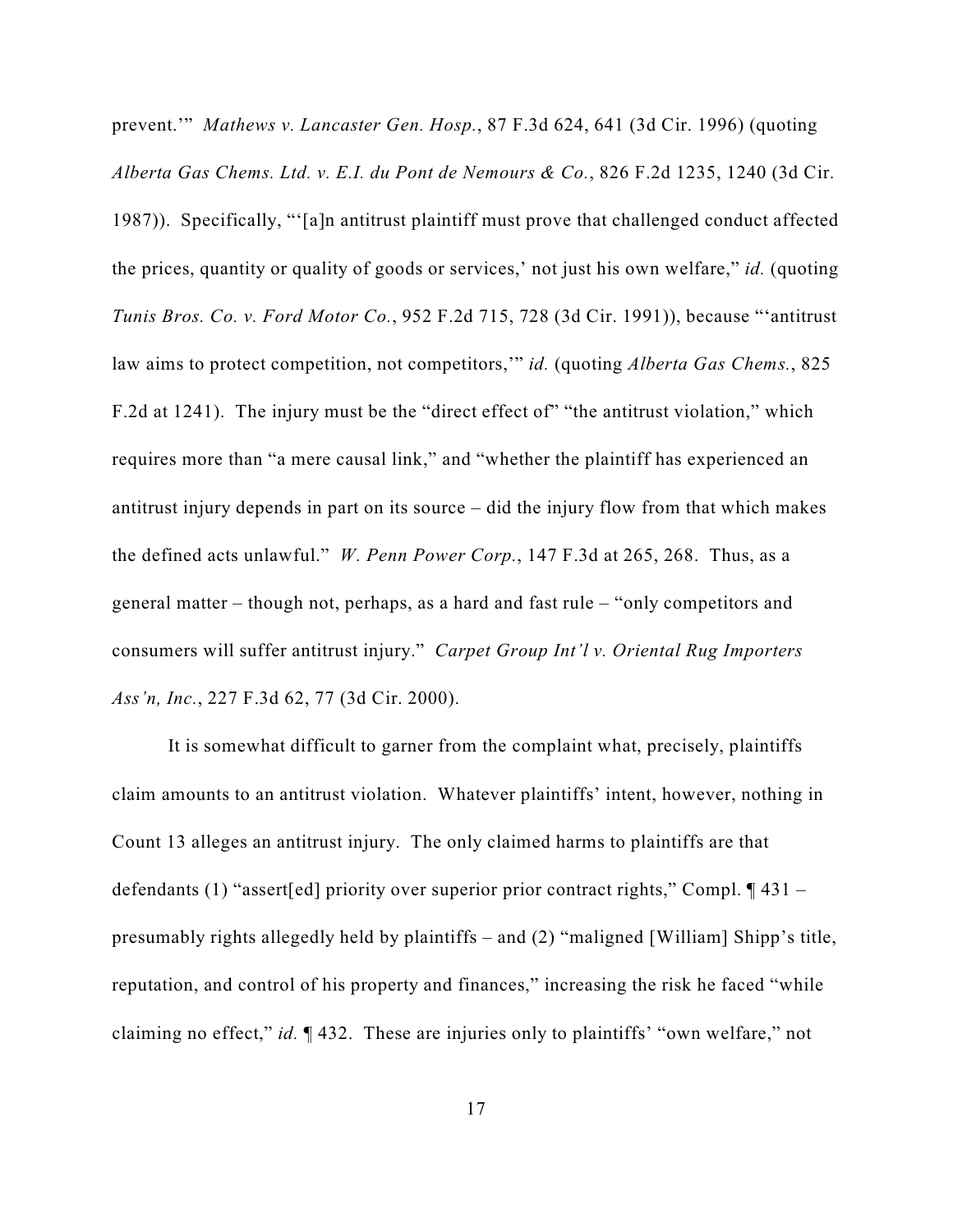"the prices, quantity or quality of goods and services," *Mathews*, 87 F.3d at 641, and are therefore not the type of injuries the antitrust laws are meant to prevent.

Further, any injury suffered by plaintiffs is necessarily an indirect, not a direct, result of defendants' actions. The allegations in the complaint most plausibly tied to an antitrust theory imply that defendants control the market for SBA loans. Plaintiffs are neither competitors of defendants nor, as far as the complaint discloses, consumer-debtors of SBA loans. Indeed, William Shipp's only relationship to the defendants is as (1) the co-owner of a property subjected to a confessed judgment under the terms of the other coowner's loan, and (2) a failed state-court intervenor. Plaintiffs therefore cannot have been directly harmed by any actions defendants took in the SBA loan market. It is the debtor – which is to say Fyk, not the Shipps – who would feel the direct effects of those actions. Plaintiffs, in other words, have not alleged either an antitrust injury or a sufficient causal link. In light of these shortcomings, I need not consider the other factors in the antitrust standing analysis.<sup>11</sup> See W. Penn Power Co., 147 F.3d at 269 (affirming the dismissal of antitrust claims after determining that plaintiffs had not satisfied these two prongs of the analysis).

Because plaintiffs lack standing to maintain Count 13, defendants' motions will

 $\frac{11}{11}$  I also note that Fyk and other debtors, as the direct victims of any anticompetitive activity, would be better suited to challenge any antitrust violations by the defendants. The fourth factor of the standing test thus also weighs against plaintiffs in this case.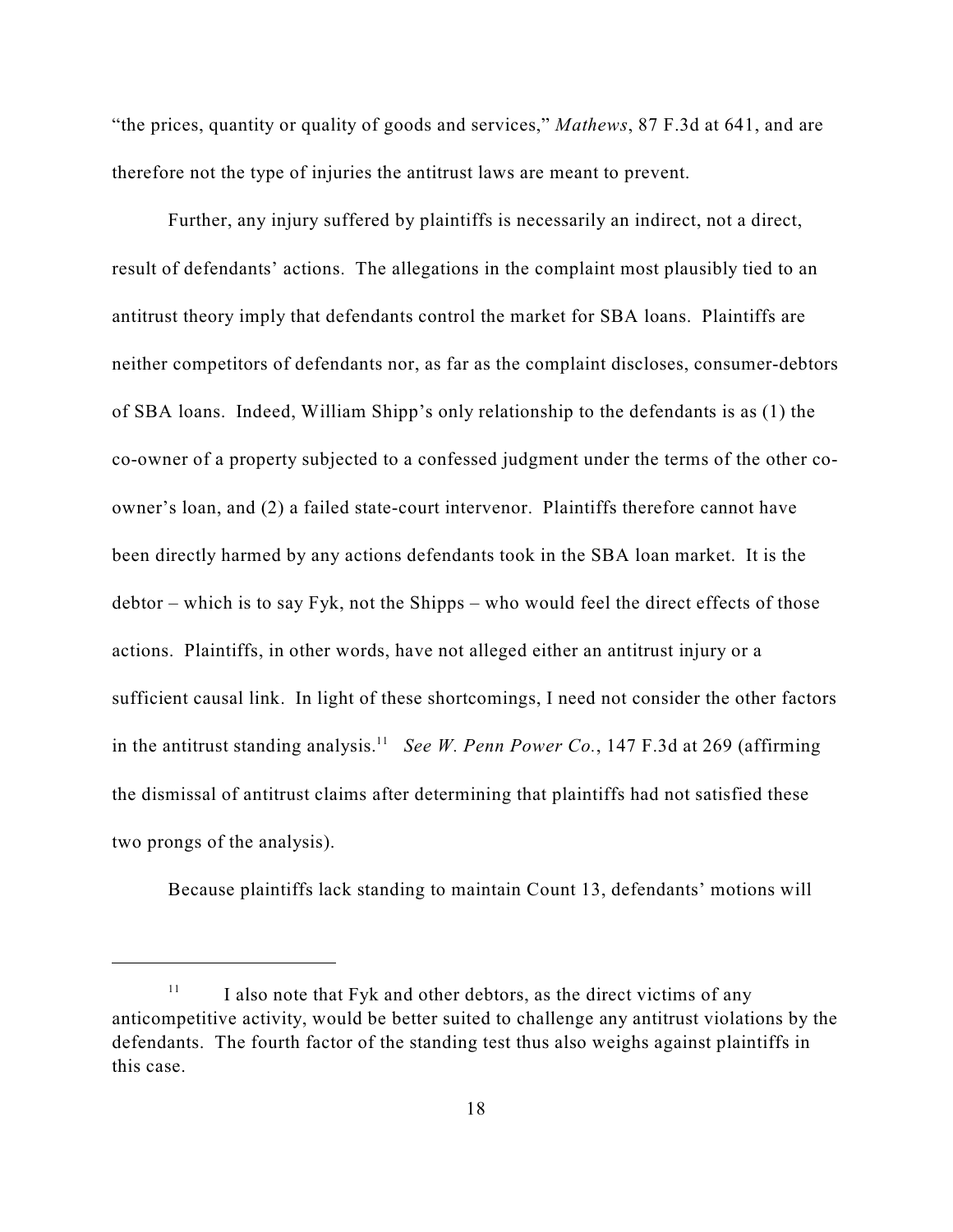accordingly be granted as to that count.

#### **B.**

Count 14 seeks to allege a violation of the anti-tying provisions of the BHCA, 12 U.S.C. § 1972. Pursuant to 12 U.S.C. § 1975, "[a]ny person who is injured in his business or property by reason of anything forbidden in section 1972 . . . may sue therefor in [the] district court[s]." *See also, e.g.*, *Baggett v. First Nat'l Bank of Gainesville*, 117 F.3d 1342, 1345-46 (11th Cir. 1997) (noting that in 1970, "Congress enacted § 1975 of the BHCA, creating a private right of action in favor of individuals harmed by virtue of violations of the anti-tying provisions of the BHCA"). Thus, in order to have standing to sue under the BHCA, a plaintiff must at least allege an injury that is caused by the allegedly unlawful tie. *See, e.g.*, *Baggett v. Fist Nat'l Bank of Gainesville*, 117 F.3d 1342, 1346 (11th Cir. 1997); *Sundance Land Corp. v. Cmty. First Fed. Sav. & Loan Ass'n*, 840 F.2d 653, 660 (9th Cir. 1988); *Sterling Coal Co. v. United Am. Bank of Knoxville*, 470 F. Supp. 964, 965 (E.D. Tenn. 1979); *see also Mid-State Fertilizer Co. v. Exchange Nat'l Bank of Chi.*, 693 F. Supp. 666, 669 (N.D. Ill. 1988) (limiting standing to those who allege "direct" injuries). Further, pursuant to the language of the statute, the injury must be one to "business or property."

Defendants correctly argue that plaintiffs have not alleged an injury caused by the tie. *See* PNC Mem. at 25-26. Plaintiffs' BHCA allegations are limited to the allegations that (1) "[d]efendants illegally require that its SBA borrowers provide vigilante bailout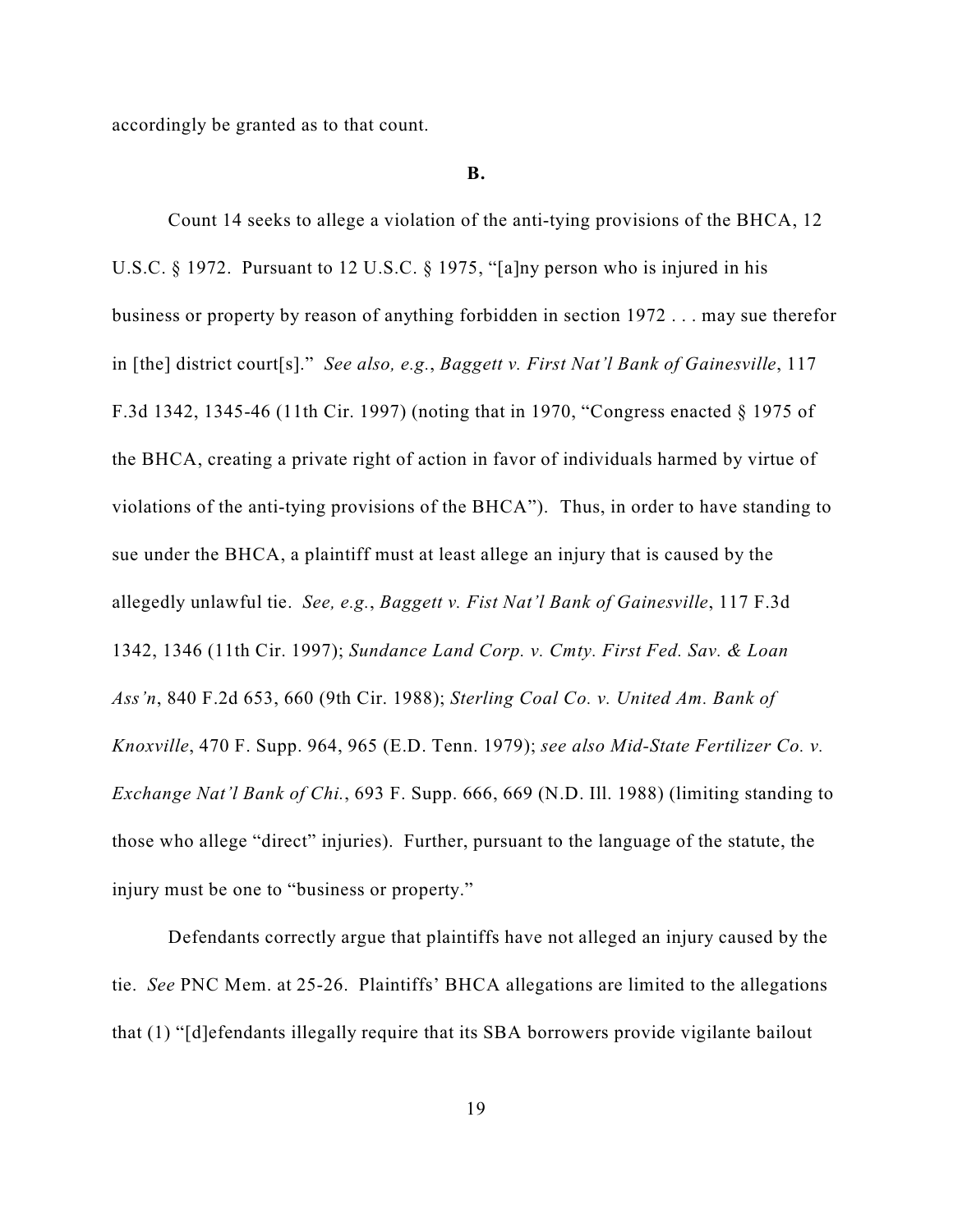services upon PNC's decision to confess judgment, whereby the debtor is made the collections enforcer against third parties who are unprepared and unprotected from such attack," and (2) "PNC does not properly screen these debt collection recruits nor train them adequately, leaving defaulting debtors free to wreak havoc on the marketplace." Compl. ¶¶ 438-39. These allegations are bereft of any suggestion that the alleged tie between SBA loans and "vigilante bailout services" harmed plaintiffs.

Moreover, even reading the phrase "injured in his business or property" broadly to include *any* injury to business or property, none of the other allegations in the complaint are sufficient to confer  $\S$  1975 standing on plaintiffs. Plaintiffs do allege that (1) Fyk threatened them, *see id.* ¶ 144, (2) he did so at the behest of the other defendants, *see id.* ¶¶ 392-93, 400, 649, (3) plaintiffs suffered "financial exposure" as a result, *id.* ¶ 399, (4) "[i]n response to Fyk's threats, [William] Shipp recused himself from [the] Board of Directors decisions" at the bank for which Shipp works, *id.* ¶ 230, and (5) Fyk was used by the defendants "to extort funds from unsuspecting members of the general public," *id.* ¶ 495, *see also id.* ¶ 499. But the only harms to plaintiffs – as opposed to the general public – actually alleged in these portions of the complaint are (1) the presumably personal psychic harm from financial exposure and (2) the need to recuse. These are not harms to business or property. Any other harms alleged in the complaint, meanwhile, are not tied to anything that can be construed as "vigilante bailout services" provided by Fyk. Accordingly, nothing in the complaint establishes plaintiffs' standing to sue for a BHCA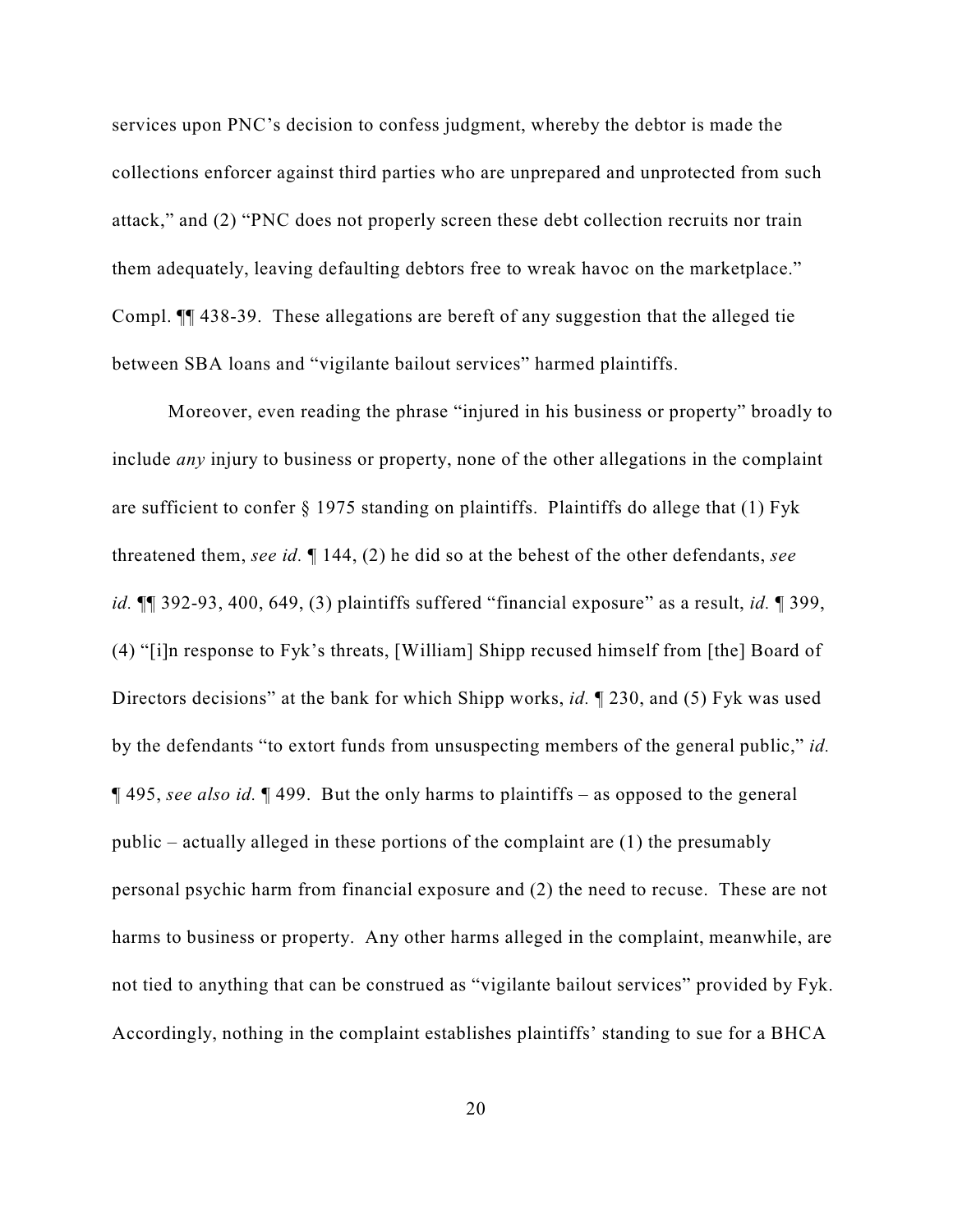violation, and defendants' motions will be granted as to Count 14.

# **C.**

Count 15 of the complaint alleges that the defendants violated the FDCPA, 15 U.S.C. § 1692 *et seq*. This count must be dismissed as to PNC and Rohr, because "the FDCPA's provisions generally apply only to 'debt collectors,'" not creditors. *Pollice v. Nat'l Tax Funding, L.P.*, 225 F.3d 379, 403 (3d Cir. 2000). Thus, "[c]reditors who collect in their own name and whose principal business is not debt collection . . . are not subject to the Act." *Id.* (quoting *Aubert v. Am. Gen. Fin., Inc.*, 137 F.3d 976, 978 (7th Cir. 1998)). The act also exempts "any officer or employee of a creditor while, in the name of the creditor, collecting debts for such creditor." 15 U.S.C. § 1692a(6)(A). Here, the complaint reveals that PNC originated the loan to For Your Kids on which it later tried to collect. *See* Compl. ¶ 89 ("PNC granted two SBA guaranteed loans to For Your Kinds totaling \$85,000"); ¶¶ 109-10 (speaking of "the time that PNC issued SBA loans to Fyk"), ¶ 162(b) (noting the "PNC-Fyk *lien-generating* contract") (emphasis supplied), ¶ 303 (alleging that PNC was aware of various pieces of information "prior to Fyk loan issuance"), ¶ 304(f)(vi) (discussing "PNC's assessment of Fyk's character prior to loan origination"), ¶ 372 (noting "PNC's private contract with Fyk"), ¶ 383 (alleging that "Fyk conveyed contingent property interests to PNC in December 2006"), ¶ 466 (alleging that "Fyk was insolvent at loan origination, and PNC could have identified this risk at time of loan origination"). The FDCPA claim may therefore not be asserted against PNC. Rohr,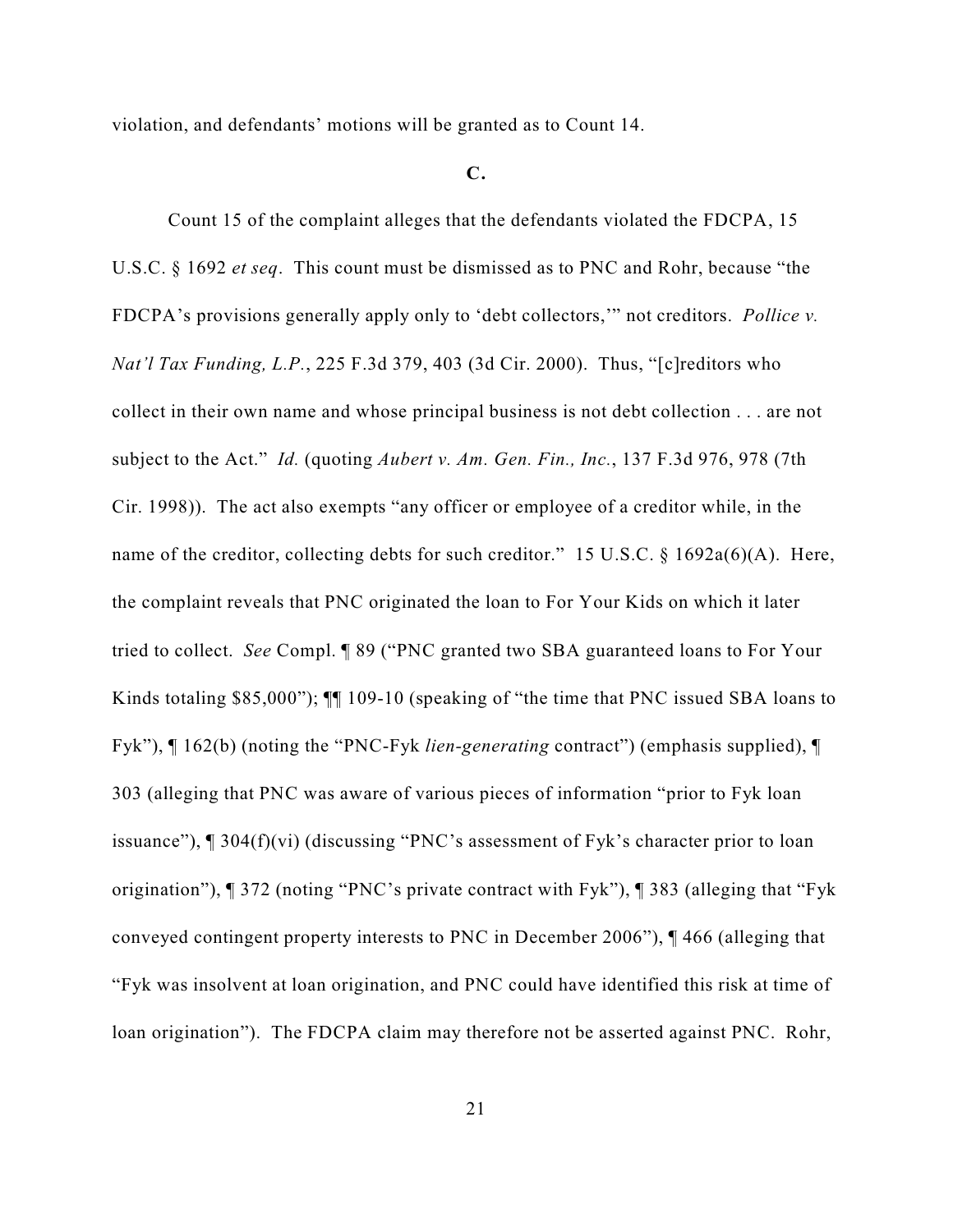meanwhile, is an officer of PNC, and there are no allegations in the complaint to suggest that he attempted to collect any debts for any other institution or for PNC under a different name. The claim is thus also precluded as to Rohr.

Tucker and Donaher, meanwhile, argue that plaintiffs "do[] not allege that [Tucker or Donaher] attempted to collect *any* debt from [them]." Tucker Mem. at 28. This argument is well-taken. Plaintiffs' FDCPA claims arise under 15 U.S.C. § 1692d, e, f, and g, *see* Compl. ¶¶ 444-47, 449, and each of these sections applies only if statements or communications are made "in connection with the collection of any debt," 15 U.S.C. §§ 1692d, 1692e, 1692g(a), or "to collect or attempt to collect any debt," *id.* § 1692f. *See also Piper v. Portnoff Law Assocs., Ltd.*, 396 F.3d 227, 232 (3d Cir. 2005) (noting this feature with regard to §§ 1692e and 1692g). Nothing in the complaint alleges that any communications between Donaher and Shipp were related to the collection of a debt.

In fact, all of the facts and factual allegations currently before this court are to the contrary: According to the complaint, the attorney defendants (1) sent William Shipp a letter rejecting a check sent by Shipp to PNC, (2) conversed with Shipp before oral argument in the Superior Court, and (3) filed documents in opposition to Shipp's petition to intervene in the state court proceedings. *See* Compl. ¶¶ 189-90. But (1) the letter merely returns the check and refuses to disclose information in discovery, *see* Compl. Ex. 5A, (2) the conversation consisted only of "Donaher's rejection of Shipp's offer to discuss lien resolution," *id*. ¶ 190, and (3) Tucker's judicially-noticed filings in the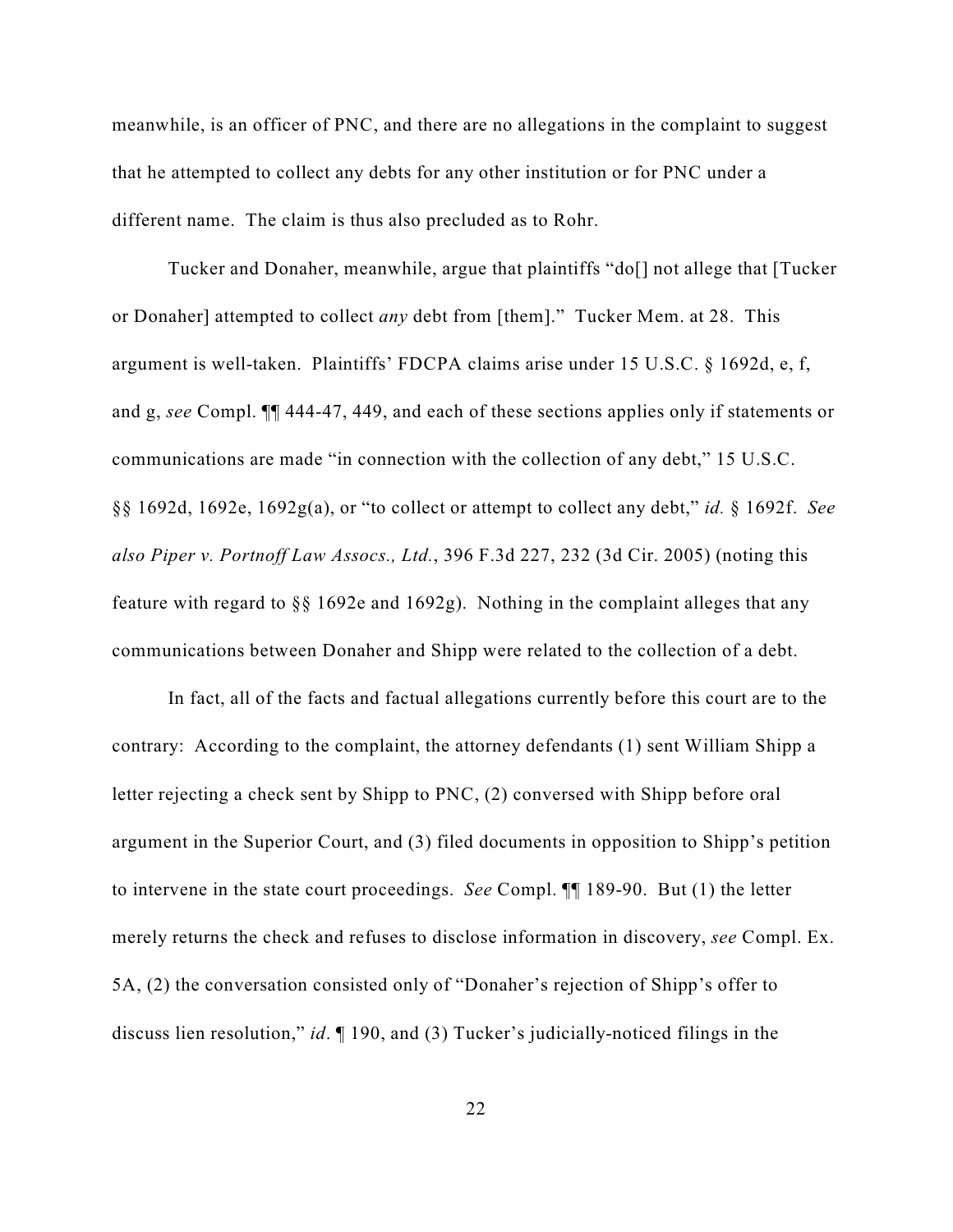Superior Court do not attempt to collect a debt from plaintiffs.<sup>12</sup> Thus, as the plaintiffs have "allege[d] no facts to support the contention that" communications they received from Donaher and Shipp "constituted a collection or attempt to collect" the debt, the allegations that the attorney defendants violated the FDCPA will be dismissed.

### **D.**

Count 23 of the complaint alleges that the defendants violated 18 U.S.C. § 1962(c), the portion of RICO that makes it "unlawful for any person employed by or associated with any enterprise engaged in, or the activities of which affect, interstate or foreign commerce, to conduct or participate, directly or indirectly, in the conduct of such enterprise's affairs through a pattern of racketeering activity or collection of unlawful debt." The same count alleges that defendants violated 18 U.S.C. § 1962(d), which outlaws conspiracies to violate the other provisions of § 1962.

RICO provides a private right of action to "[a]ny person injured in his business or property by reason of a violation of section 1962." 18 U.S.C. § 1964(c). The Third Circuit has interpreted this language "as requiring a RICO plaintiff to make two related but analytically distinct threshold showings relevant in this appeal: (1) that the plaintiff suffered an injury to business or property; and (2) that the plaintiff's injury was proximately caused by the defendant's violation of 18 U.S.C. § 1962." *Maio v. Aetna,*

 $F<sup>12</sup>$  Further, the Court of Common Pleas, in an opinion attached to the complaint, held that Tucker's filings in that court contained no "false averments." Compl. Ex. 4, at 2.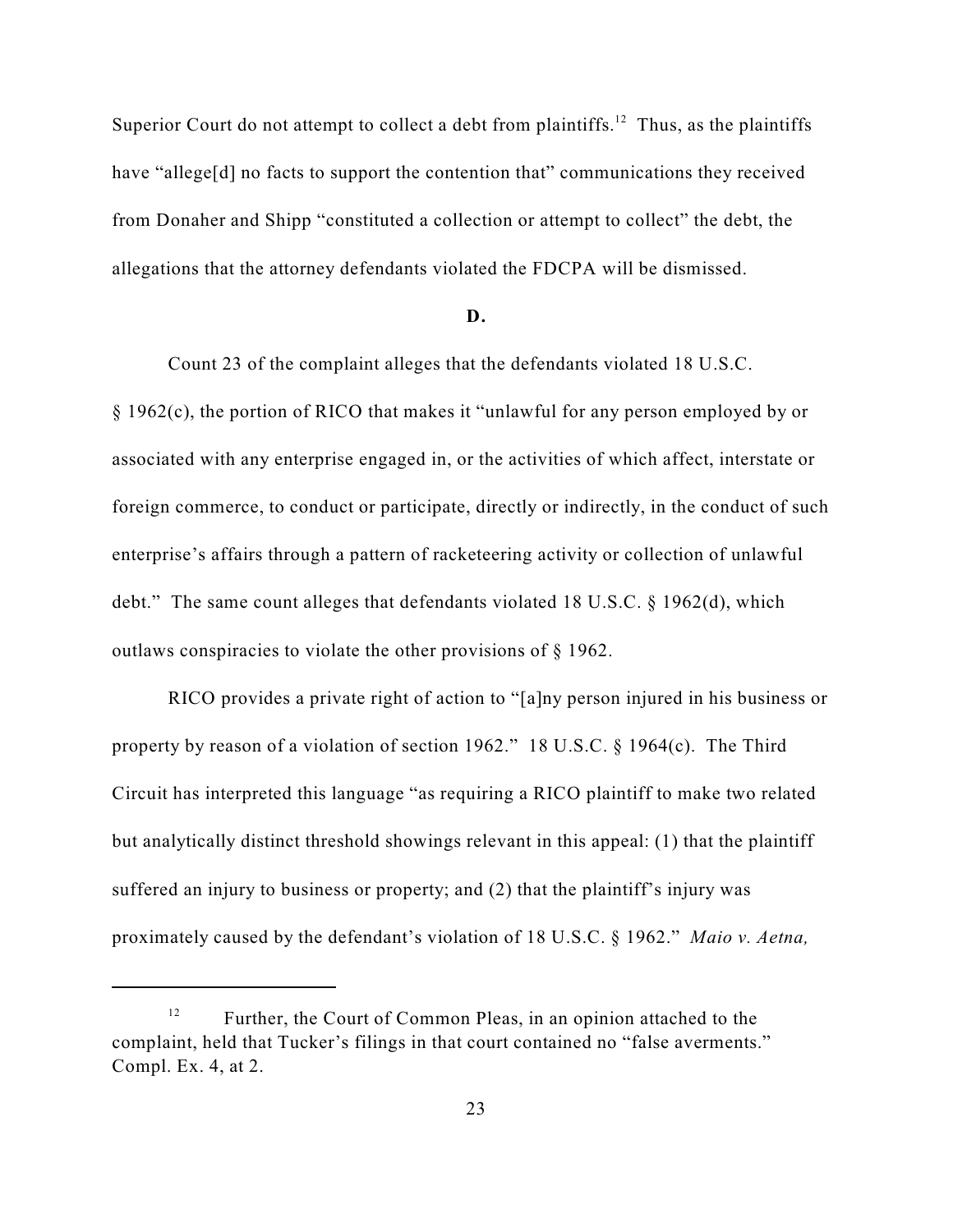*Inc.*, 221 F.3d 472, 483 (3d Cir. 2000). Moreover, "'a showing of injury requires proof of a concrete financial loss and not mere injury to a valuable intangible property interest.'" *Id.* (quoting *Steele v. Hosp. Corp. of Am.*, 36 F.3d 69, 70 (9th Cir. 1994)). This requirement "can be satisfied by allegations and proof of actual monetary loss," *id.*, or by a "fail[ure] to perform under the parties' contractual arrangement," *id.* at 490.

Nowhere in the extraordinarily lengthy complaint do plaintiffs allege that they suffered any such concrete harms. The RICO count, in fact, does not allege *any* harm to the plaintiffs. *See* Compl. ¶¶ 492-96. Elsewhere, plaintiffs claim that they suffered injuries such as (1) "a cloud over every personal decision that [they] have to make in every facet of their lives," *id.* ¶ 140-41; *see also id.* ¶¶ 145-46, (2) "threats against Shipp's person, employment, [b]usiness relationships, reputation, and health," *id.* ¶ 144, (3) recusals from decisions made by the bank of which William Shipp is a director and the need to "subordinate [Shipp's] own . . . claims" against Fyk to those held by Shipp's bank, *id.* ¶¶ 230-31, *see also id.* ¶ 673, (4) "premature" concerns about the plaintiffs' "ability to endure market pressures" and ability to "care for their children," *id.* ¶¶ 543-44, (5) "the indignity of being toyed with before the courts," *id.* ¶ 546, and (6) being "frozen out of the legal process,"  $\P$  176. None of these injuries is concrete and financial.<sup>13</sup>

<sup>&</sup>lt;sup>13</sup> Plaintiffs do *not* allege that they suffered financial harm because William Shipp subordinated his claims against Fyk to those against NBM. Even if the complaint included such allegations, however, it would be unclear how that particular harm was proximately caused by defendants' alleged RICO activities.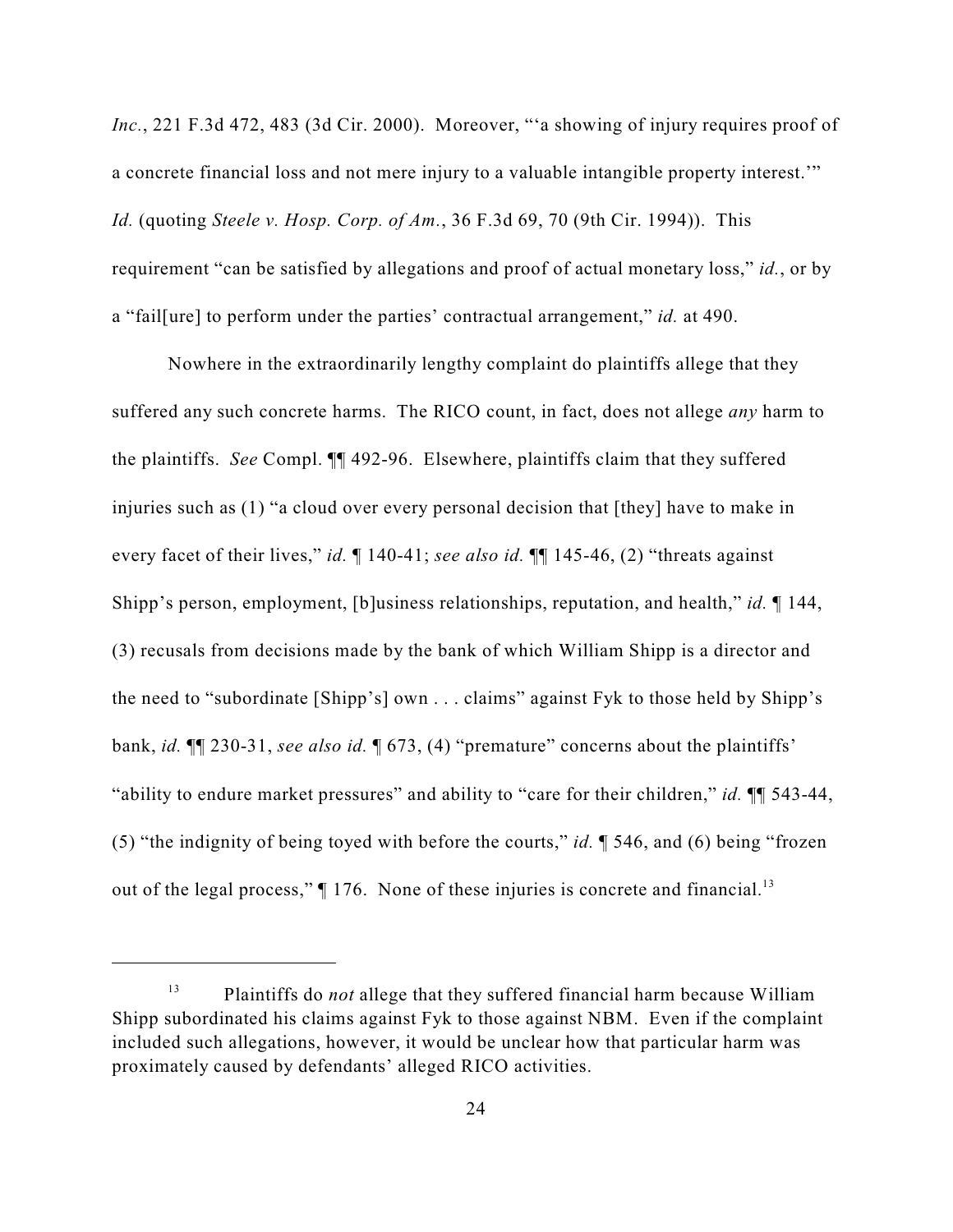Plaintiffs also allege that defendants' "activities unreasonably caused injury, harm, damage, inconvenience, annoyance, and discomfort to [William] Shipp's reasonable enjoyment and use of his reasonable rights in" the property at issue. *Id.* ¶ 628. This statement never specifies *what* damage plaintiffs suffered, and therefore does not allege a concrete financial injury. Paragraph 628 is also nothing more than a legal conclusion, which is insufficient to overcome defendants' motions to dismiss. *See Weiss v. First Unum Life Ins.*, No. 02-cv-4249, 2003 WL 25713970, at \*5 (D.N.J. Aug. 27, 2003) ("Plaintiff's vague and conclusory assertion that he was damaged because he deferred purchases and lost medical benefits are wholly insufficient to establish a compensable injury to business or property."); *Heimbecker v. 555 Assocs.*, No. 01-cv-6140, 2003 WL 21652182, at \*14 (E.D. Pa. Mar. 26, 2003) (dismissing a RICO count where the allegations of injury amounted to "bald assertions, subjective characterizations, and legal conclusions"). Finally, the allegations that "Fyk breached contractual obligations to Shipp," *id.* ¶ 643, and that "[d]efendants and[/]or their agents irreparably harmed the Plaintiffs in their businesses," *id.* 1647, are equally conclusory and therefore insufficient to state an injury that is cognizable under  $RICO.<sup>14</sup>$ 

<sup>&</sup>lt;sup>14</sup> The complaint veers toward attempting to state claims on behalf of Shipp's bank in several places. The bank, however, is not a plaintiff in this action, and "[t]hat an individual shareholder or employee may sustain harm incidental to the injury to [a] corporation does not confer [RICO] standing upon him." *Jordan v. Berman*, 792 F. Supp. 380, 386 n.11 (E.D. Pa. 1992), *vac'd in part on other grounds sub nom. Jordan v. Fox, Rothschild, O'Brien & Frankel*, 20 F.3d 1250 (3d Cir. 1994).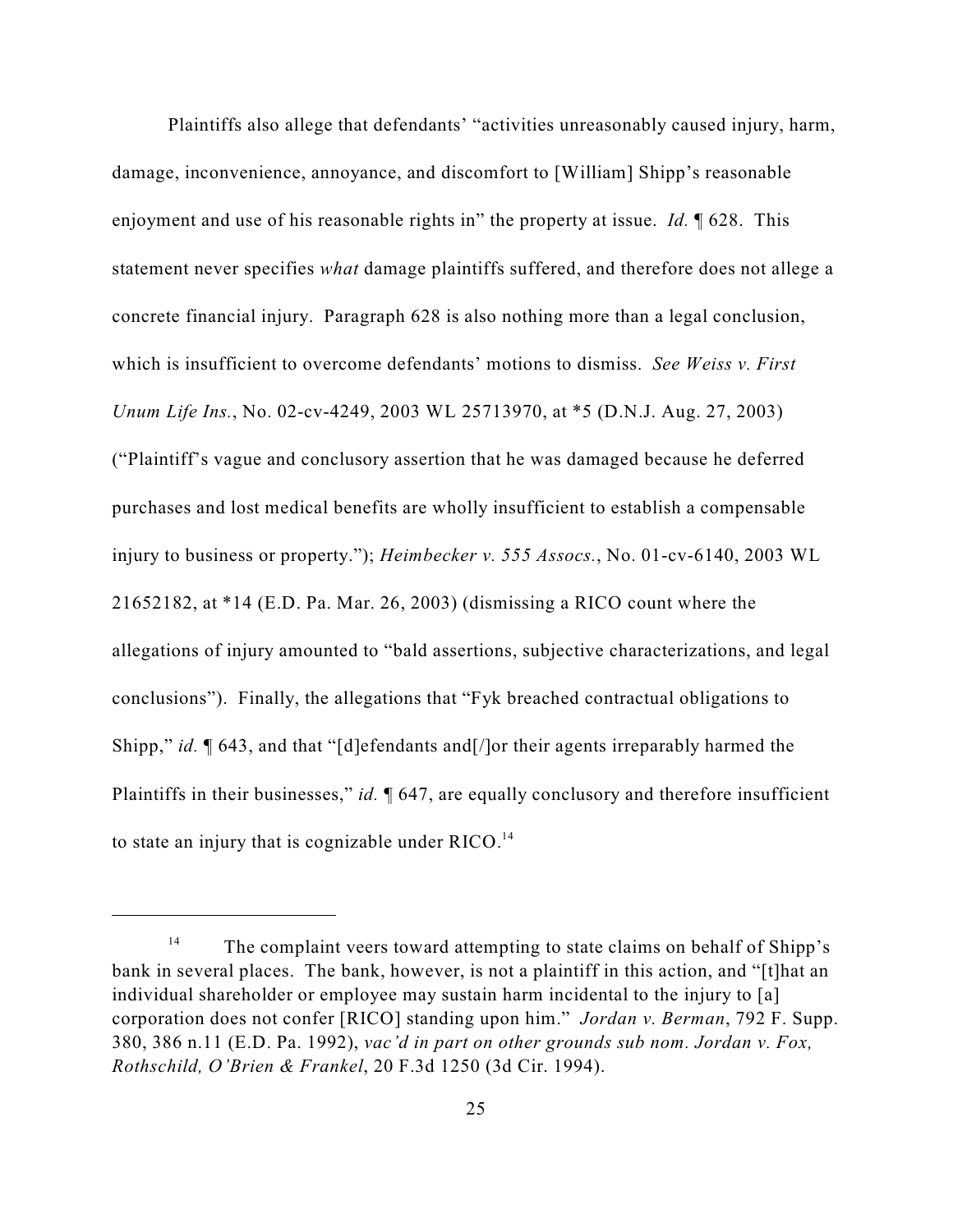Accordingly, I find that plaintiffs have not established standing to sue under RICO, and defendants' motions will be granted as to Count 23.

### **E.**

Counts 16-21 and 24-29 of the complaint allege that the defendants violated various federal criminal statutes contained in Title 18 of the United States Code. As a general matter, "Title 18 is a federal criminal statute which does not create civil liability or a private right of action." *U.S. ex rel. Stafford v. Luongo*, No. 85-cv-1642, 1989 WL 45910, at \*2 (E.D. Pa. Apr. 19, 1989). Thus, private parties may not maintain suit under most provisions of Title 18.

This general rule applies to almost all of the remaining statutes invoked in the complaint. Count 17, for instance, alleges that the defendants acted as accessories after the fact in violation of 18 U.S.C. § 3. That statute, however, "do[es] not provide a private right of action." *Keyter v. Bush*, No. 08-cv-97, 2008 WL 613129, at \*2 (D. Del. Mar. 5, 2008); *accord, e.g.*, *Thomas v. Bryant*, No. 09-cv-5189, 2009 WL 2473662, at \*2 (W.D. Wash. Aug. 7, 2009). Neither does (1) the bankruptcy fraud statute, 18 U.S.C. § 157, *see Carpenter v. Young*, No. 04-cv-927, 2005 WL 1364787, at \*4 (E.D. Pa. June 1, 2005); (2) 18 U.S.C. §§ 286 and 371, which criminalize conspiracies against the United States, *see, e.g.*, *Jones v. Lockett*, No. 08-cv-16, 2009 WL 2232812, at \*8 (W.D. Pa. July 23, 2009) (§ 371); *Dugar v. Coughlin*, 613 F. Supp. 849, 852 n.1 (S.D.N.Y. 1985) (§ 286); (3) the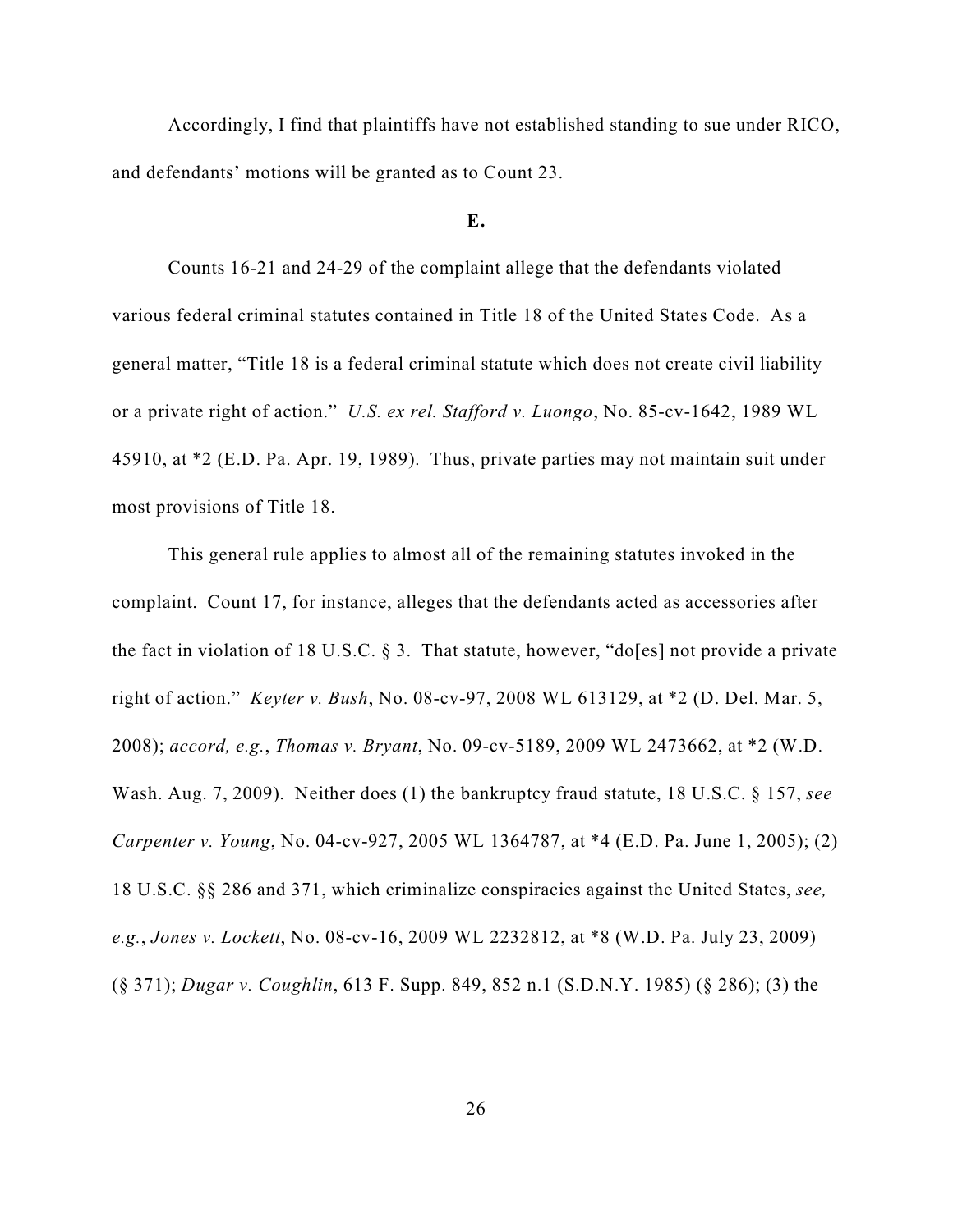mail, wire, and bank fraud statutes, 18 U.S.C. §§ 1341, 1343, & 1344,<sup>15</sup> see, e.g., Jones, 2009 WL 2232812, at \*8 (§ 1341); *Beale v. Rubin & Rothman, LLC*, No. 08-cv-4279, 2009 WL 1916322, at \*5 (D.N.J. June 29, 2009) (§§ 1341 and 1344); *Kovalev v. City of Phila.*, No. 07-cv-4875, 2008 WL 5377625, at \*7 (E.D. Pa. Dec. 23, 2008) (§§ 1341 and 1343); *Fleishman v. Scilley*, No. 03-cv-4639, 2004 WL 2203746, at \*1 (E.D. Pa. Sept. 30, 2004) (same); (4) 18 U.S.C. § 876, which concerns mailing threatening communications, <sup>16</sup> see, e.g., *Weiss v. Sawyer*, 28 F. Supp. 2d 1221, 1227 (W.D. Okla. 1997); *Bryant v. Yellow Freight Sys.*, 989 F. Supp. 966, 968 (N.D. Ill. 1997); (5) 18 U.S.C. § 880, which concerns the proceeds of extortion, *see Giron v. Abascal*, No. 07-cv-110, 2007 WL 1722404, at \*1, \*4 (D.N.M. May 3, 2007), or (6) the attempt and conspiracy statute, 18 U.S.C. § 1349, *see Rogerson v. United States*, No. 08-cv-5060, 2009 WL 1361875, at \*1, \*5 (D.S.D. May 13, 2009). Defendants' motions will therefore be granted as to counts 17-20 and 24-29.

Further, although it appears that no federal court has yet addressed the question of whether or not 18 U.S.C. § 893, which criminalizes the willful lending of "money or

<sup>&</sup>lt;sup>15</sup> Count 25 of the complaint, which alleges a wire fraud violation, is pled as a violation of 18 U.S.C. § 1342, not 18 U.S.C. § 1343. Because § 1342 concerns sending and receiving mail under fictitious names, I assume that plaintiffs intended to list § 1343 as the relevant statute. In any case, § 1342 also lacks a private right of action. *See, e.g.*, *Weiss v. Sawyer*, 28 F. Supp. 2d 1221, 1227 (W.D. Okla. 1997); *Drance v. Simpson Thacher & Bartlett*, No. 96-cv-5729, 1997 WL 442071, at \*5 (S.D.N.Y. Aug. 5, 1997).

<sup>&</sup>lt;sup>16</sup> Count 27 of the complaint actually refers to 18 U.S.C. § 1876, which does not exist. Because that count deals with the mailing of threatening communications, I assume that plaintiffs meant to plead a violation of § 876.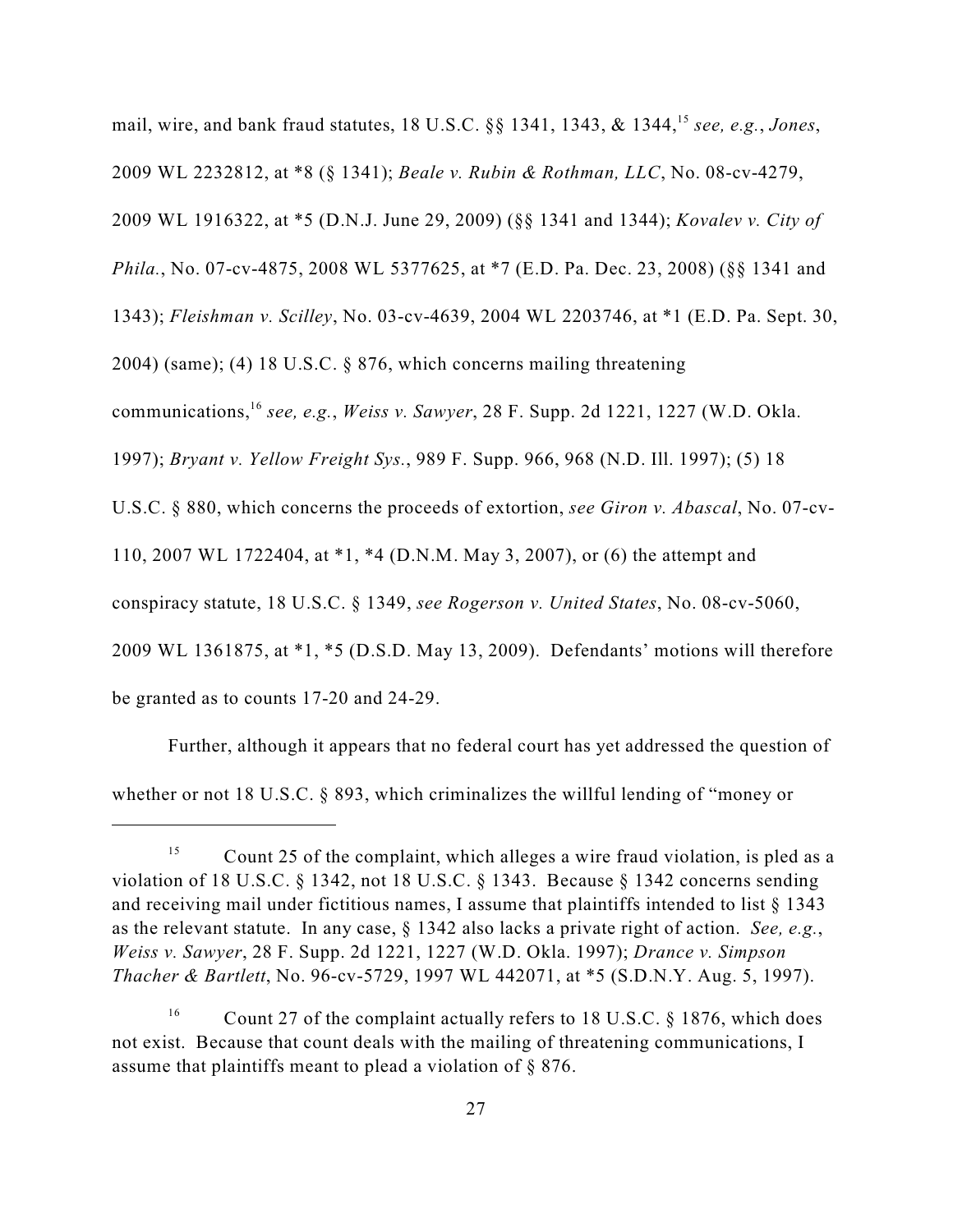property . . . for the purpose of making extortionate extensions of credit," contains a private right of action, this court concludes that it does not. There is no such right in the language of the statute, and  $\S$  893 is once again a "criminal statute [that] do[es] not support civil causes of action." *Carpenter*, 2005 WL 1364787, at \*4. For this reason, the motions will also be granted as to Count 21.

Finally, while 18 U.S.C. § 1031<sup>17</sup> "does permit a private cause of action, [that] private cause of action is limited to employee whistle blowers." *Jones*, 2009 WL 2232812, at \*9; *see also* 18 U.S.C. § 1031(h)(1) (providing a cause of action for individuals who are "discharged, demoted, suspended, threatened, harassed, or in any other manner discriminated against in the terms and conditions of employment by an employer because of lawful acts done by the employee"). Plaintiffs do not allege that they are or ever were employees of the moving defendants, and defendants' motions will therefore also be granted as to Count 16 of the complaint.

# **VI.**

The preceding sections conclude that all of the federal claims against PNC, Rohr, Tucker, and Donaher must be dismissed.<sup>18</sup> As noted above, Fyk and For Your Kids have

<sup>&</sup>lt;sup>17</sup> On its face, Count 16 attempts to plead a violation of 18 U.S.C. § 1931, which does not exist. Both that count and 18 U.S.C. § 1031 are, however, captioned "major fraud against the United States," so I construe that count as attempting to state a violation of § 1031.

 $B$  Because I reach this conclusion for the reasons given above, I will not address the numerous additional arguments presented in defendants' motions.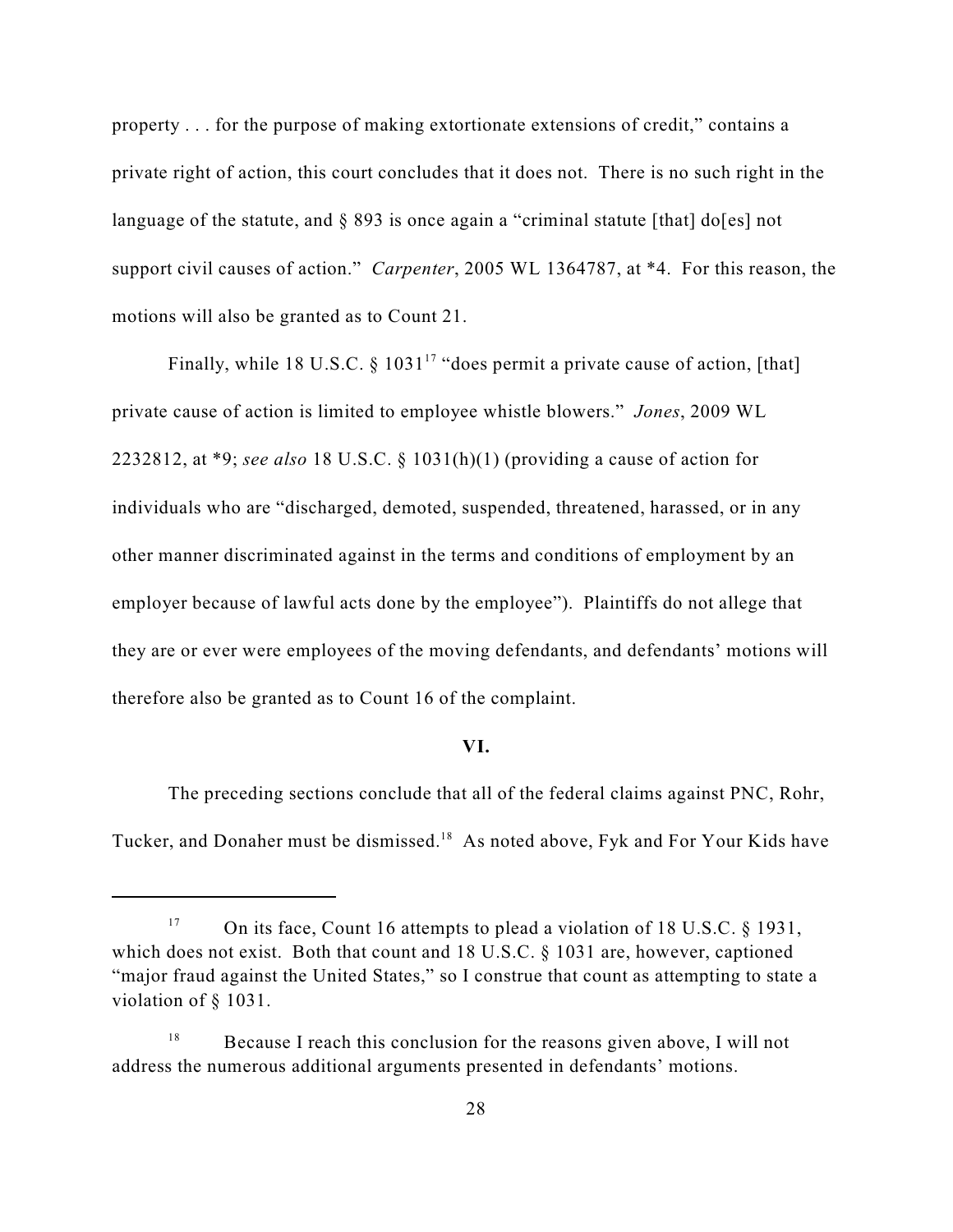filed an answer to the complaint, and the alleged "PNC/[Tucker] Clan" and the as-yet unidentified defendants have filed no response to the complaint. Nevertheless, the federal counts will be dismissed as to all defendants. Plaintiffs' claims under the federal constitution, the Sherman Act, the BHCA, RICO, and Title 18 cannot proceed against the non-moving defendants for precisely the reasons enunciated in Sections III, IV.A-B, and IV.D-E above. The FDCPA count, meanwhile, is subject to dismissal because the nonmoving defendants, like Tucker and Donaher, are not alleged to have attempted to collect a debt from the Shipps.<sup>19</sup> Because it therefore appears that all federal claims against all defendants are precluded for reasons substantially identical to reasons raised in the moving defendants' memoranda of law, to which plaintiffs have had an opportunity to respond, this court will *sua sponte* dismiss the federal claims against the non-moving defendants. *See Grine v. Colburn's Air Conditioning & Refrigeration*, No. 09-cv-11, 2009 WL 2634179, at \*1 (W.D. Pa. Aug. 25, 2009); *Freedom Med. Inc. v. Gillespie*, 634

 $P$ laintiffs repeatedly assert that the other defendants used Fyk "to enforce" collections." Compl. ¶ 304(e); *see also, e.g.*, *id.* ¶ 313. The complaint does not allege, however, that Fyk ever attempted to collect a debt from Shipp, and the communications from Fyk to Shipp attached as exhibits also give no hint that Fyk was attempting to do so. *See id.* Exs. 1, 2, 7. A letter from Fyk to Shipp's counsel that is attached to the complaint is a settlement offer that asks, *inter alia*, that Shipp pay him "\$967 for materials and work to the property." *Id.* Ex. 11. The courts in this circuit that have considered this question have determined that communications to a debtor's attorney do not fall within the ambit of the FDCPA. *See, e.g.*, *Wright v. Phelan, Hallinan & Schmieg, LLP*, No. 09-cv-3538, 2010 WL 786536, at \*4-\*6 (E.D. Pa. Mar. 8, 2010) (citing further cases). Further, the letter to Shipp's counsel is manifestly *not* an attempt to collect any debt for the other defendants, and it is PNC's alleged collection attempts – directly and via Tucker and Fyk – that underpin plaintiffs' FDCPA claim.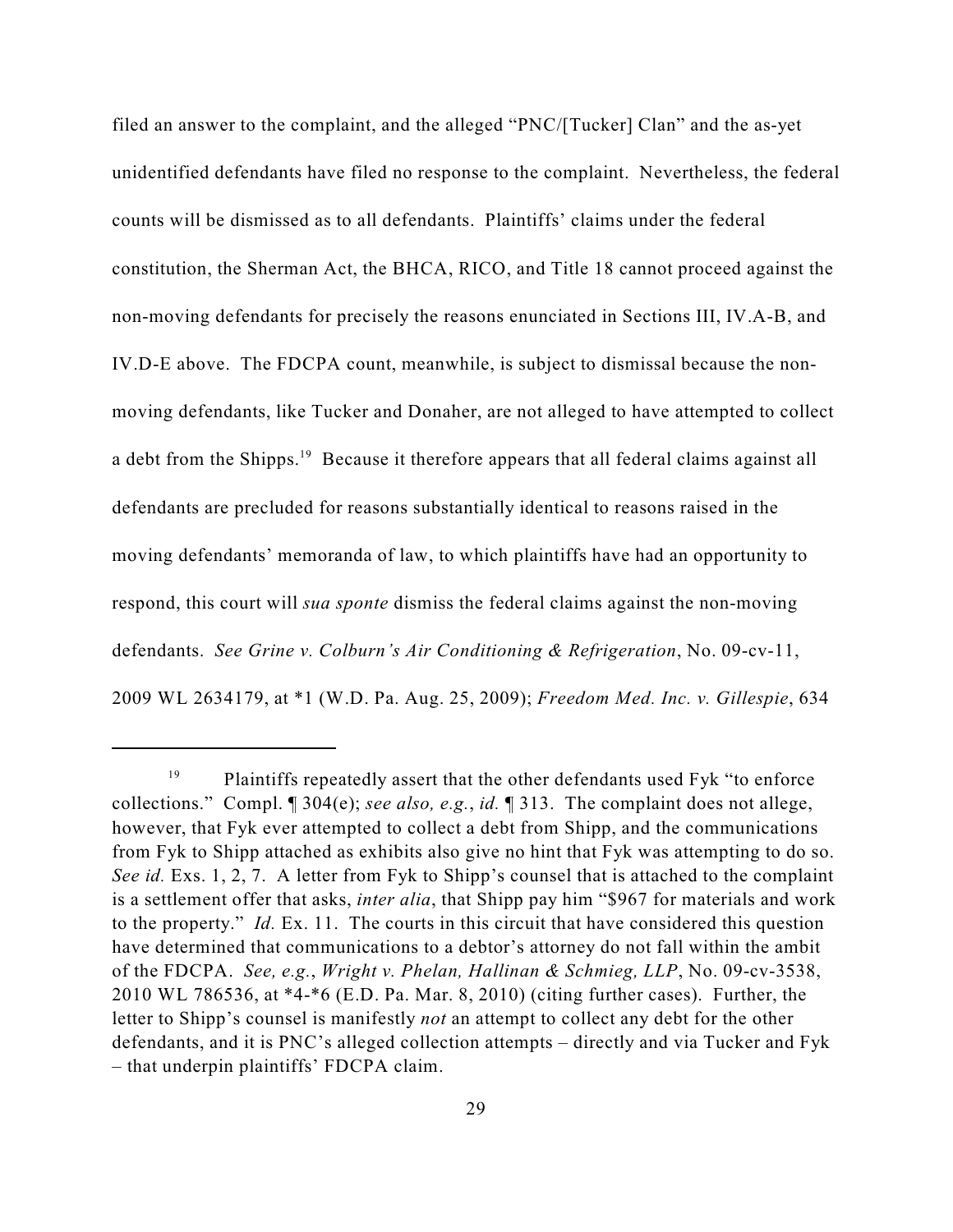F. Supp. 2d 490, 507 n.6 (E.D. Pa. 2007); *see also, e.g.*, *Bryson v. Brand Insulations, Inc.*, 621 F.2d 556, 559 (3d Cir. 1980) (noting that this court "may on its own initiative enter an order dismissing the action provided that the complaint affords a sufficient basis for the court's action").

With no federal claims remaining in this case, the pendent state claims will be dismissed without prejudice pursuant to 28 U.S.C. § 1367(c)(3). In deciding whether to retain jurisdiction over state claims once all of the federal claims in a case have been dismissed, this court considers "judicial economy, convenience, fairness, and comity." *Annulli v. Panikkar*, 200 F.3d 189, 202 (3d Cir. 1999), *abrogated on other grounds by Rotella v. Wood*, 528 U.S. 549 (2000). Because this court is dismissing the complaint before discovery, judicial economy strongly weighs in favor of dismissal of the remaining claims. Comity, meanwhile, counsels allowing the Pennsylvania state courts to determine these issues, and I can perceive no unfairness or inconvenience to plaintiff if these claims are litigated in the appropriate state forum.<sup>20</sup>

### **VII.**

Finally, I consider whether dismissal of plaintiffs' federal claims should be with or without prejudice to amendment of the complaint. Amendment of Counts 16-21 and 24- 29 would be futile, because the statutes involved in those counts either contain no private

 $\frac{20}{20}$  In this regard, I note that plaintiff has not alleged that defendants have complete control over the state courts – only that Pennsylvania's confessed judgment procedure is tainted.